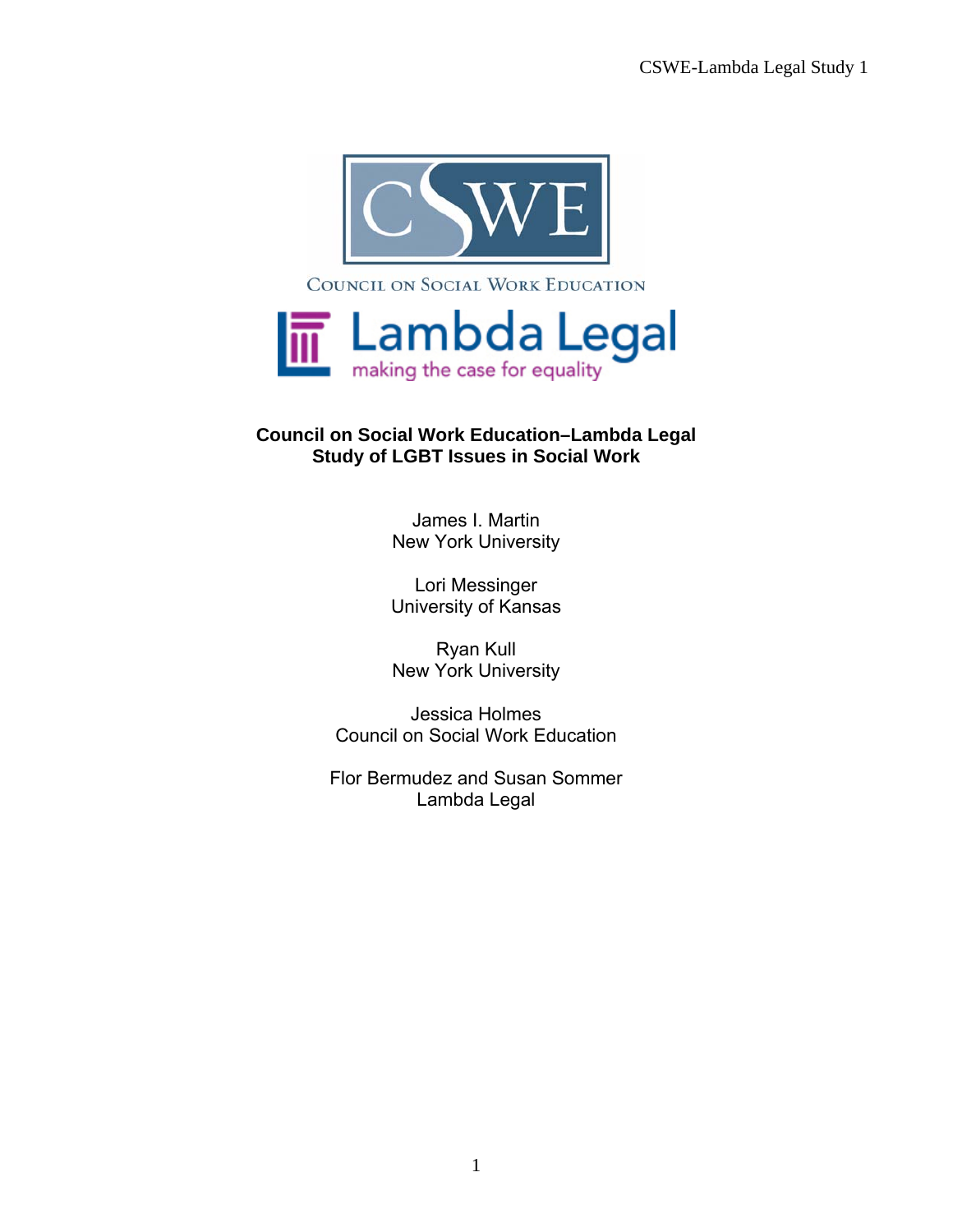# **Acknowledgments**

This research was supported by a grant from the Out of Home Youth Fund of the Tides Foundation.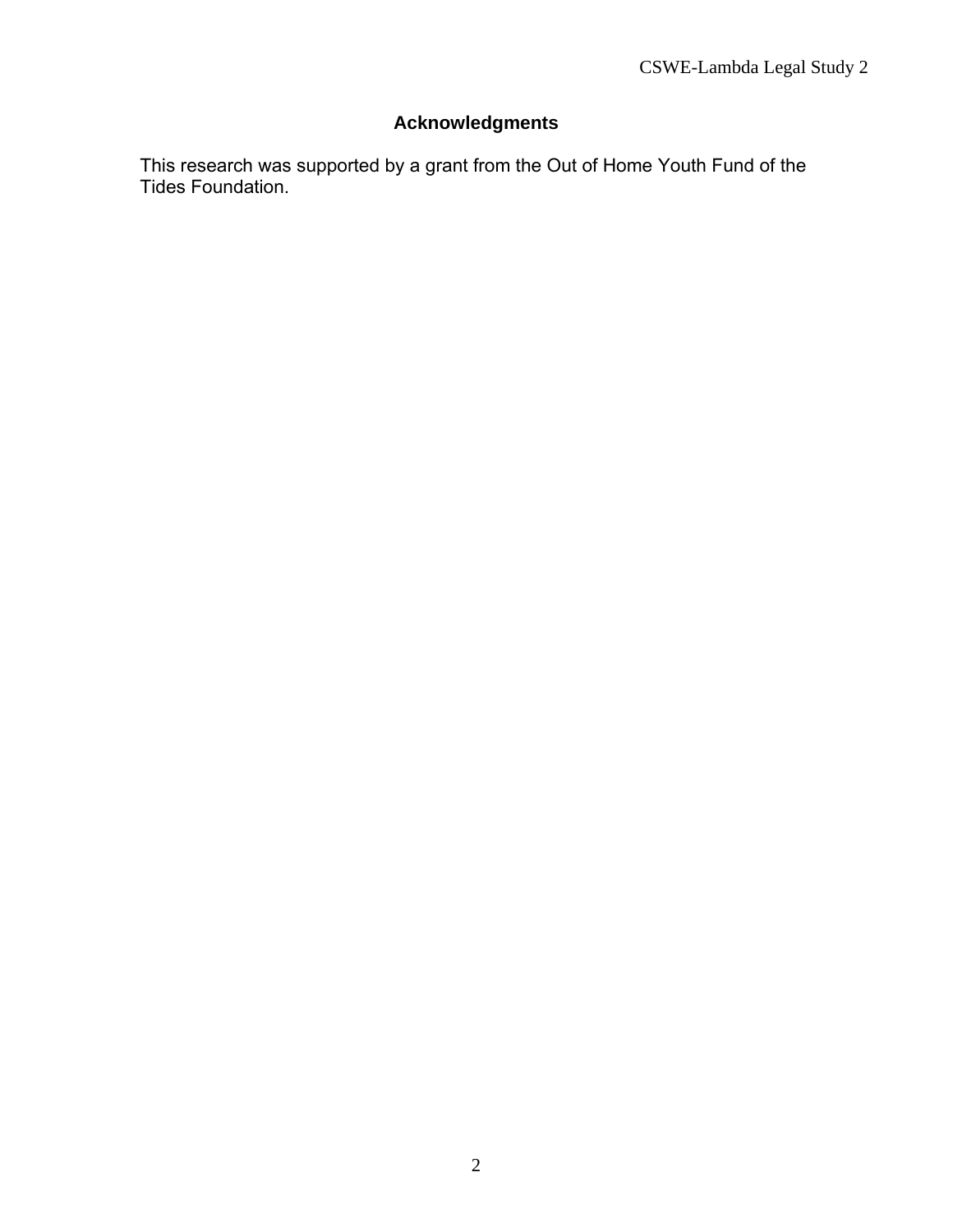#### **Abstract**

This study by the Council on Social Work Education and the Lambda Legal sought to determine the level of preparation for social work students to serve lesbian, gay, bisexual, and transgender (LGBT) individuals, especially young people. An Internet-hosted, two-stage survey collected data from a random sample of social work program directors (*N*=299) and faculty members (*N*=547). Results indicated that most programs do not formally assess student competence in serving LGBT individuals; do not contain content on LGBT youth; do not provide field placements in LGBT-specific, youth-oriented settings; and do not have faculty members with sufficient awareness of LGBT issues. Recommendations include infusion of content on LGBT youth throughout the curriculum, particularly in child welfare courses; additional field experiences that involve work with LGBT youth; more attention to gender-identity issues; increased faculty development opportunities that focus on LGBT issues; and assessments of support systems for LGBT students at the program, institution, and community levels.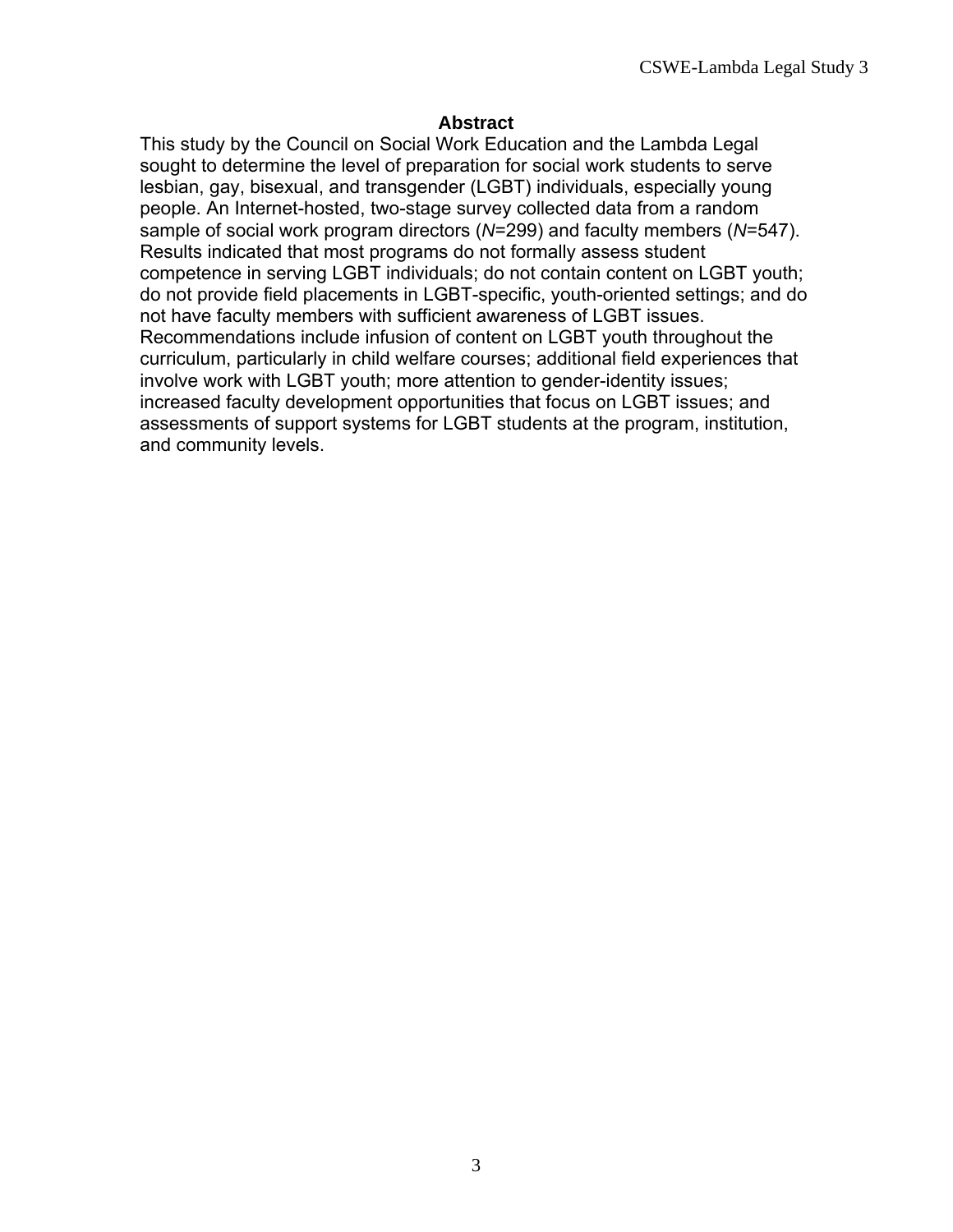### **Council on Social Work Education–Lambda Legal Study of LGBT Issues in Social Work**

## **Purpose and History of Project**

The purpose of this study was to determine how well social work education programs in the United States are preparing students to provide competent services to lesbian, gay, bisexual, and transgender (LGBT) individuals and, in particular, to LGBT youth.

LGBT individuals have been subjected to historical discrimination and oppression in American society, causing attendant challenges to their well-being. LGBT youth in out-of-home care are especially vulnerable to discrimination and stigma based on their sexual orientation or gender identity. The social work profession, with its commitment to promote social justice and social change with and on behalf of clients, plays an important role in addressing the problems faced by LGBT people. Indeed, both the Council on Social Work Education (CSWE, 2008) and the National Association of Social Workers (NASW, 2008) have adopted standards to ensure that social work professionals are trained to provide competent, respectful services to those who are LGBT.

Although there has been considerable discussion among social work educators about the treatment of sexual orientation and, to a lesser extent, gender identity issues in social work education (McPhail, 2008; Morrow, 1996; Van Den Bergh & Crisp, 2004; Vanderwoerd, 2002; Van Soest, 1996), as well as the environment in social work programs for lesbian and gay students (e.g., Martin, 1995; Messinger, 2004; Newman, Bogo, & Daley, 2009; Towns, 2006), few empirical studies of this kind have been conducted. Mackelprang, Ray, and Hernandez-Peck (1996) surveyed deans and directors of all U.S. programs that were accredited as of 1996; emphasis on LGB content was found to lag far behind emphasis on race and ethnicity, and few programs placed a priority on recruiting LGB faculty members or recruiting and retaining LGB students. Mackelprang and colleagues did not examine gender identity/expression issues, treatment of transgender faculty members and students, or issues pertaining to LGBT youth.

The study was initiated by Lambda Legal, a nonprofit national organization committed to achieving full recognition of the civil rights of LGBT people and those with HIV through impact litigation, education, and public policy work. Since 1973, Lambda Legal has used educational campaigns, policy advocacy, and groundbreaking litigation to set standards for fair and equal treatment of LGBT individuals. In particular, Lambda Legal's Youth in Out-of-Home Care Project raises awareness and advances reform on behalf of LGBT youth in child welfare, juvenile justice, and homeless settings who are routinely denied basic services and face neglect, discrimination, and abuse because of their sexual orientation or gender identity.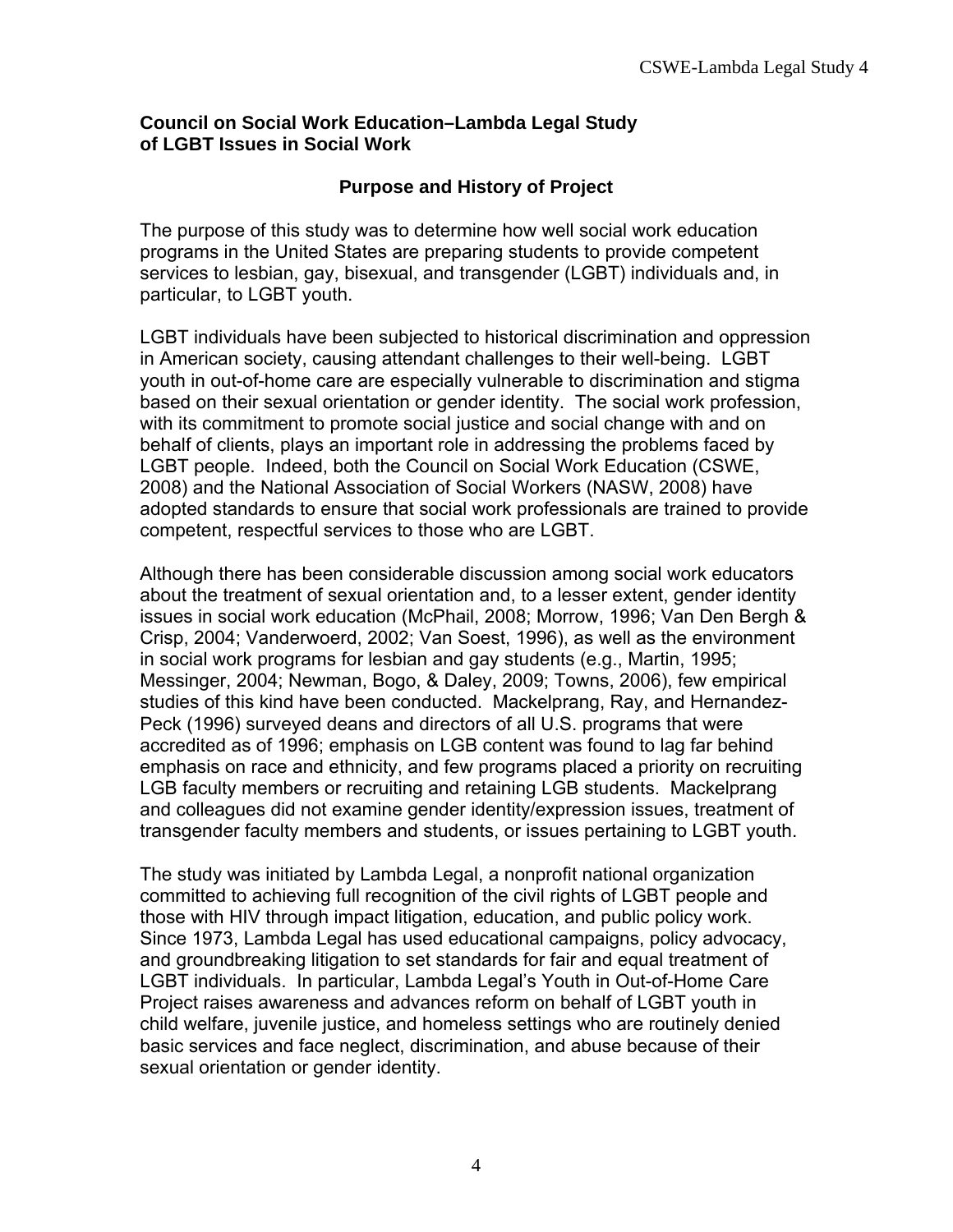Recognizing the problems faced by these youth in out-of-home care, Lambda Legal collaborated with the Child Welfare League of America (CWLA) to organize a series of listening forums in 2003-2004, which were held in more than a dozen locations around the nation. A clear consensus was voiced at these forums that case workers, social workers, and child welfare administrators lack adequate training to competently serve LGBT and questioning youth in out-of-home care. Young people reported this situation as well as social work practitioners, who felt that they and their colleagues often did not have the requisite background in sexual orientation and gender identity issues that would enable them to serve these individuals with competence and professionalism (Woronoff, Estrada, & Sommer, 2006). In light of these findings, Lambda Legal initiated a collaboration with CSWE to determine the level of proficiency in preparing social work students to work with LGBT individuals, especially LGBT youth in out-of-home care. The ultimate aim was to more fully equip social work students with the knowledge and skills that would best serve LGBT individuals, especially youth. Adding to the effort to improve preparation of social work students, Lambda Legal and NASW developed a curriculum to train social workers and other providers of services to LGBT youth in out-of-home care (see Elze & McHaelen, 2009).

This study also represents a long-delayed response to concerns voiced by the CSWE Commission on Sexual Orientation and Gender Expression about the treatment of LGBT issues, students, and faculty members in social work education programs. In their commentary on the second draft of the proposed *Educational Policy and Accreditation Standards* in 2001, the commission cochairs noted that many students reported a dearth of LGBT-related content in their program's curriculum, and some faculty members reported a lack of attention to LGBT issues among accreditation site teams. The co-chairs expressed concern about the lack of any systematic attempt by CSWE to determine the extent of these problems and the treatment of LGBT faculty members and students in social work programs (Martin & Hunter, 2001a).

#### **Methods**

# **Study Design**

An Internet-hosted, two-stage survey design was selected for this study, with data being collected first from a sample of social work program directors, and then from a sample of social work program faculty. The authors initially discussed studying outcomes among social work students, but it was determined not to be feasible to obtain student enrollment lists from programs in order to develop a sampling frame. Participation in the study was confidential; names of participants and their institutions were known to the project coordinator, but they were not shared with the principal investigators or others involved with data analysis. Multiple drawings for Amazon.com gift certificates worth \$50 were used as incentives for participation. A list of all participants' e-mail addresses unconnected to any of their survey responses was used by the project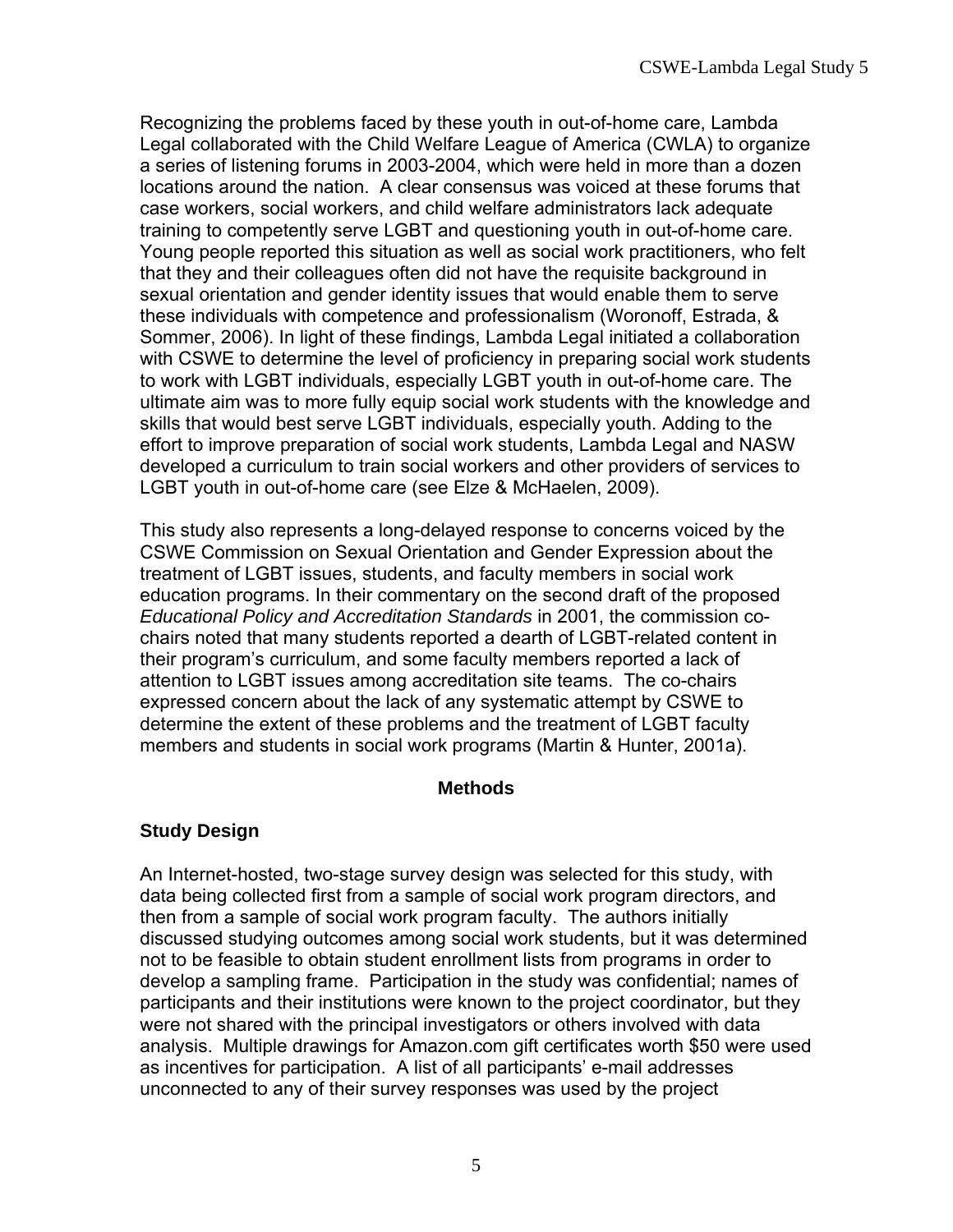coordinator to select the winners of each drawing through random-number generation. A total of 78 gift certificates were awarded. The study was approved by New York University's Committee on Activities Involving Human Subjects.

## **Sample**

This study used a random sample of all 664 CSWE-accredited programs stratified according to auspice (public, private sectarian, private nonsectarian) and degree level (baccalaureate, master's). Because of their relatively small number, baccalaureate and master's private, nonsectarian programs and master's private sectarian programs were over-sampled. Forty percent of baccalaureate and master's public programs and baccalaureate private sectarian programs were randomly selected for participation in the study, as were 75% of baccalaureate and master's private nonsectarian and master's private sectarian programs. Programs were selected from the sampling frame using randomnumber generation until the desired number of programs in each category was obtained. Because programs were sampled rather than institutions, both a baccalaureate and a master's program from the same institution could be invited to participate.

A total of 301 social work programs were invited to participate in the study, but two programs closed during the study. Completed surveys were received from the directors of 157 of the resulting 299 programs. Across the categories of auspice and degree level, response rates ranged from 45% (baccalaureate private sectarian) to 62% (master's public), with an overall response rate of 52%. Tables 1, 2, and 3 show the demographic characteristics of programs, both in the sampling frame and the final sample. There were few major differences between the sampling frame and the final sample of accredited programs with respect to setting (urban, suburban, rural) or regional distribution. However, the setting is unknown for 14% of programs in the sampling frame, while the setting was reported for all programs in the final sample. Programs from the northeast were somewhat over-represented in the sample (15% as compared to 10% in the population), and programs from the Great Lakes were under-represented (13% as compared to 20% in the population).

Directors provided contact information for a "most knowledgeable" faculty member for each curriculum area in their program, and in the second stage of the study each of the identified faculty were subsequently invited to participate as a "curriculum area expert." Completed surveys were received from 52% of invited practice and field learning faculty members, 48% of research faculty members, 45% of human behavior and the social environment (HBSE) faculty members, and 40% policy faculty members.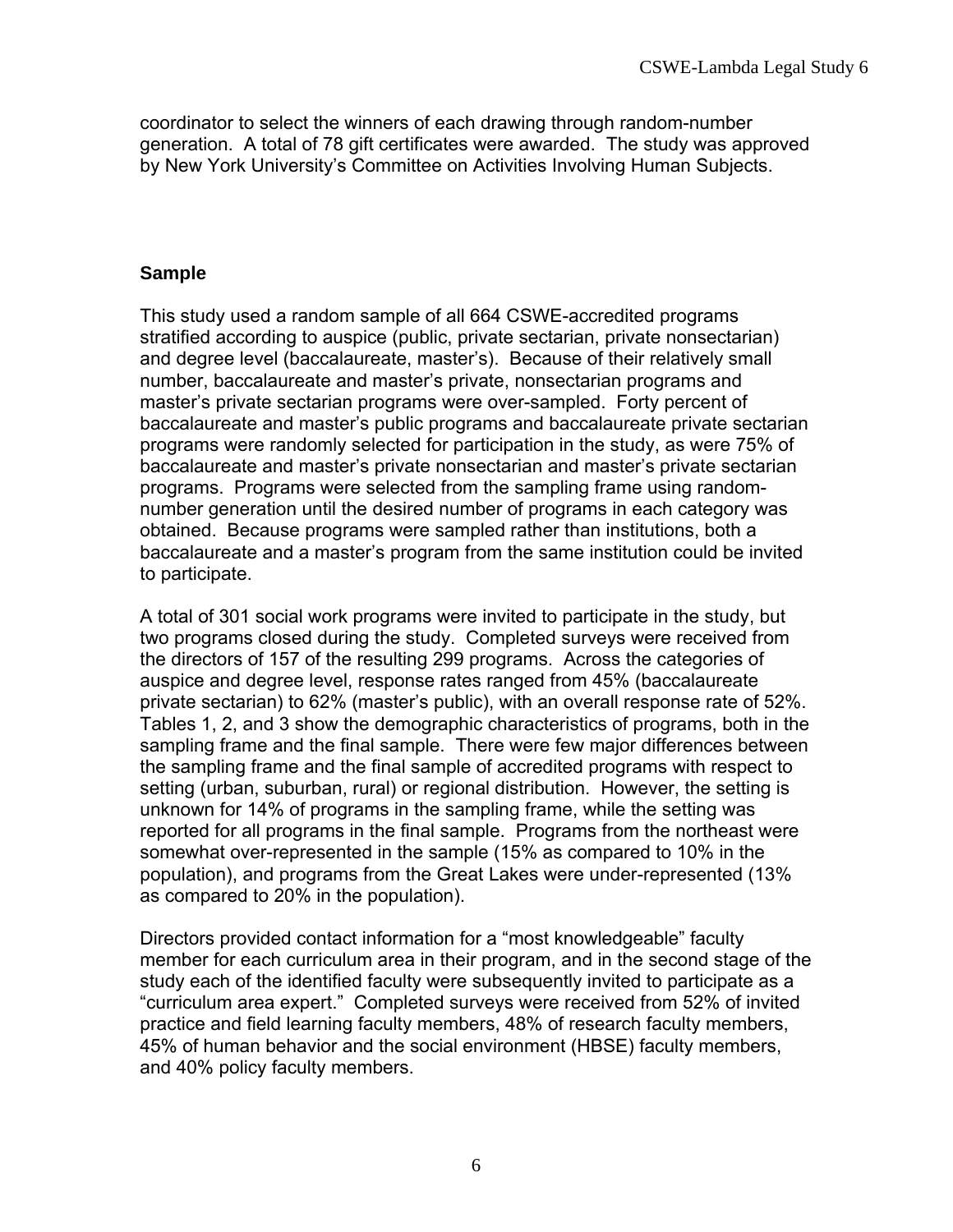# Table 1

*Auspice and Degree Levels in Final Sample and Sampling Frame: Number and Percent* 

| <b>Auspice</b>       |     | <b>Baccalaureate</b> | Master's |    | <b>Total</b> |     |
|----------------------|-----|----------------------|----------|----|--------------|-----|
|                      | n   | $\frac{0}{0}$        | n        | %  | $\mathbf n$  | %   |
| Private sectarian    |     |                      |          |    |              |     |
| Sample               | 29  | 18                   | 9        | 6  | 38           | 24  |
| Sampling frame       | 162 | 24                   | 22       | 3  | 184          | 28  |
| Private nonsectarian |     |                      |          |    |              |     |
| Sample               | 21  | 13                   | 11       | 7  | 32           | 20  |
| Sampling frame       | 51  | 8                    | 26       | 4  | 77           | 12  |
| Public               |     |                      |          |    |              |     |
| Sample               | 51  | 32                   | 36       | 23 | 87           | 55  |
| Sampling frame       | 257 | 39                   | 146      | 22 | 403          | 61  |
| Total                |     |                      |          |    |              |     |
| Sample               | 101 | 64                   | 56       | 36 | 157          | 100 |
| Sampling frame       | 470 | 71                   | 194      | 29 | 664          | 100 |

# Table 2

*Program Setting in Final Sample and Sampling Frame: Number and Percent* 

| <b>Program setting</b> |     | <b>Sampling frame</b> |     | <b>Sample</b> |  |  |
|------------------------|-----|-----------------------|-----|---------------|--|--|
|                        | n   | $\frac{9}{6}$         |     | %             |  |  |
| Urban                  | 73  | 46                    | 270 |               |  |  |
| Suburban               | 38  | 24                    | 136 | 20            |  |  |
| Rural                  |     | 27                    | 163 | 25            |  |  |
| Missing/unknown        |     |                       | 95  | 14            |  |  |
| Total                  | 157 | 10C                   | 664 | 100           |  |  |

Table 3

*Regional Distribution in Final Sample and Sampling Frame: Number and Percent* 

| <b>Region</b>      |    | <b>Sampling frame</b><br><b>Sample</b> |     |    |
|--------------------|----|----------------------------------------|-----|----|
|                    | n  | %                                      | n   | %  |
| New England        | 12 | 8                                      | 42  | 6  |
| <b>Northeast</b>   | 23 | 15                                     | 64  | 10 |
| Mid-Atlantic       | 16 | 10                                     | 82  | 12 |
| Southeast          | 32 | 20                                     | 126 | 19 |
| <b>Great Lakes</b> | 21 | 13                                     | 135 | 20 |
| South central      | 18 | 11                                     | 73  | 11 |
| Mid-central        | 14 | 9                                      | 50  | 8  |
| North central      | 4  | 3                                      | 23  | 3  |
| West               | 8  | 5                                      | 43  |    |
| Northwest          | 5  | 3                                      | 22  | 3  |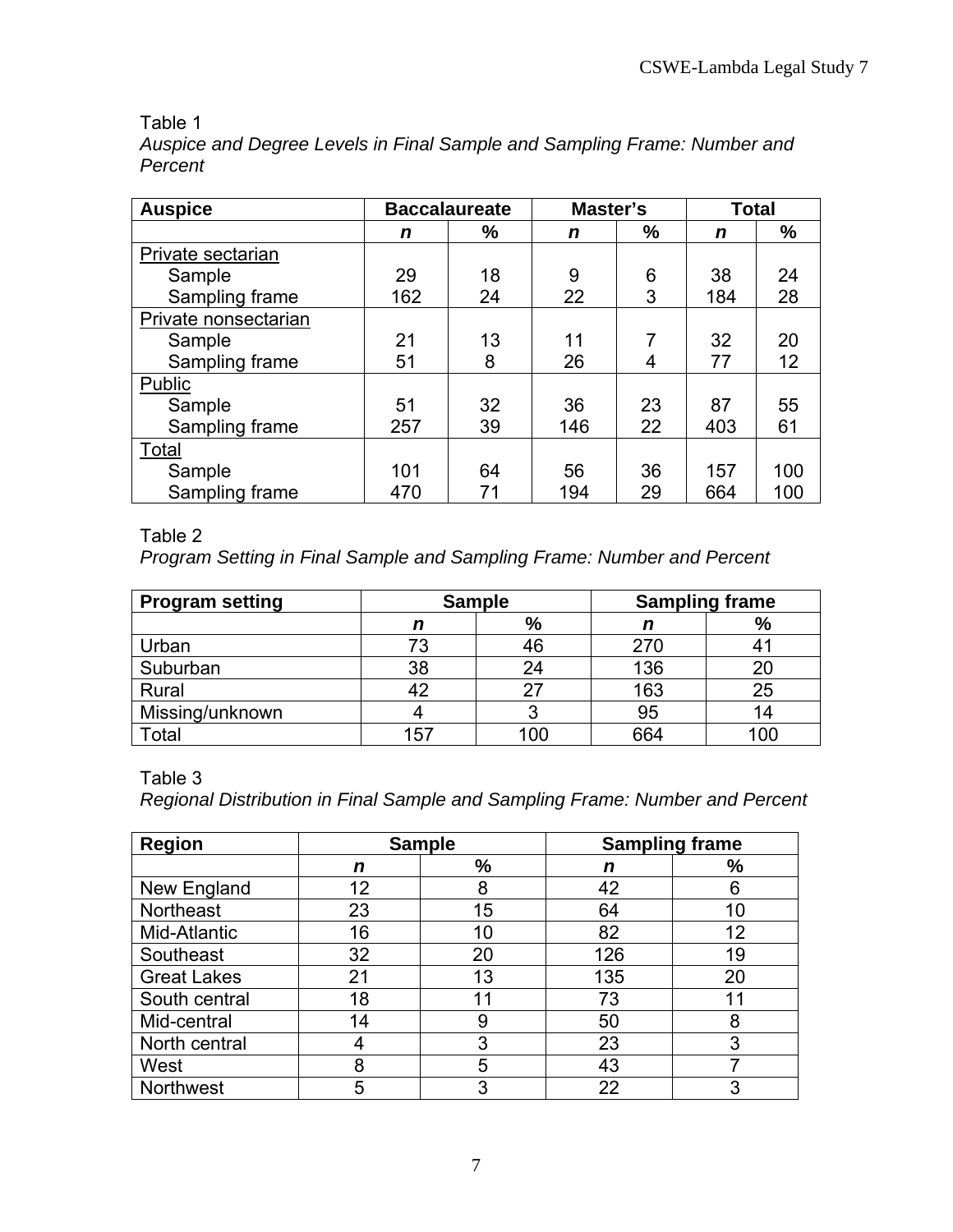| Missing/other* |    |          |             |    |
|----------------|----|----------|-------------|----|
| ⊺otaı          | -- | ിവ<br>ັັ | <b>00 A</b> | UU |

\* Guam not counted in any of the above regions; regional location missing for 3 programs in sampling frame.

#### **Measurement**

A self-administered questionnaire was designed for directors, and different selfadministered questionnaires were designed for faculty members. Items had various response formats, primarily matrix or yes/no/don't know. A few items had four-point rating scales. For example, on one of these items, response choices ranged from (1) "not at all comfortable" to (4) "very comfortable." It was estimated that it would take less than 15 minutes to complete the questionnaire.

The directors' questionnaire consisted of 39 items focusing on institutional and program demographics (e.g., institutional auspice, program levels offered, program size); institutional and program structure (e.g., nondiscrimination policies); program admissions (e.g., "other" gender category on applications); faculty members (e.g., how knowledgeable faculty members are about sexual orientation and gender identity/expression); students (e.g., how comfortable LGBT students are likely to feel in the program); curriculum (e.g., whether the program has a course focusing on LGBT issues or child welfare courses that provide content on LGBT youth); and assessment (e.g., how well the program trains students to work with LGBT youth or LGBT individuals in general). In addition, the following open-ended item appeared at the end of the directors' questionnaire: "Is there anything else you would like to tell us about the ways in which your program addresses LGBT issues in its policies, practices, or curriculum?"

There were five versions of the faculty questionnaire intended for identified experts in each of the curriculum areas (i.e., human behavior [HBSE], policy, practice, research, and field). All versions began with eight common items focusing on program faculty members (e.g., how knowledgeable faculty members are about sexual orientation and gender identity/expression) and students (e.g., how comfortable LGBT students are likely to feel in the program). On all but the field faculty version, these items were followed by five specialized items that focused on curriculum (e.g., which LGBT-related topics are covered in courses in the curriculum area) and faculty members (e.g., how knowledgeable are faculty members who teach in the curriculum area about sexual orientation and gender identity/expression). The field faculty version contained eight specialized items (e.g., whether there are field placements that provide opportunities to work on LGBT-related issues or with LGBT clients; whether any training on LGBT issues is provided to field instructors).

These questionnaires were developed from literature on teaching culturally competent practice with LGBT populations (e.g., Black, Oles, Cramer, & Bennett,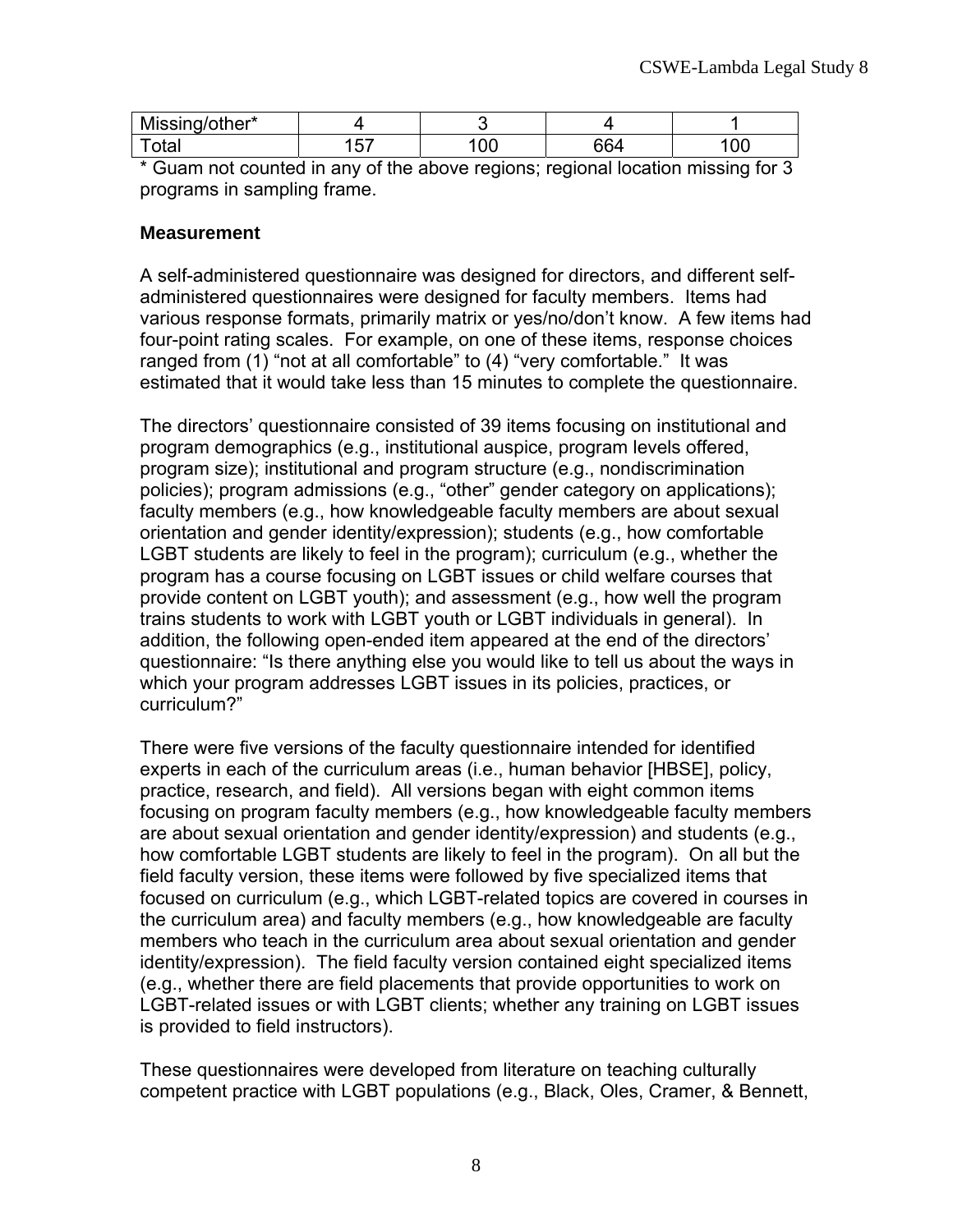1999; Crisp & McCave, 2007; Crisp, Wayland, & Gordon, 2008; Foreman & Quinlan, 2008; Mackelprang et al., 1996; Martin & Hunter, 2001b; Meezan & Martin, 2003, 2009; Mulé, 2006; Newman, 1989; Van Den Bergh & Crisp, 2004), optimal LGBT-supportive program policies (Mackelprang et al., 1996; Messinger, 2002), and issues of heterosexism in social work education (Aronson, 1995; Fish, 2008; Messinger, 2004; Morrow, 1996). The researchers used this literature base, along with textbooks on social work practice with LGBT populations (Hunter, Shannon, Knox, & Martin, 1998; Morrow & Messinger, 2006), to identify items associated with specific content to be addressed in each of the subject areas (HBSE, policy, practice, research, and field) on the faculty questionnaires. These items were reviewed by subject experts among members of the CSWE Council on Sexual Orientation and Gender Expression for thoroughness and completeness.

## **Data Collection**

On March 3, 2009, invitation e-mails were sent to the directors of the programs selected for participation. Invitations incorporated a description of the study and informed consent information. A direct link to the study questionnaire, which was hosted on the Web site Zarca Interactive, was also included in the e-mail. Data collection from directors was terminated on April 1, 2009. On March 16, 2009, similar invitation e-mails were sent to faculty members who had been identified by their directors as the "most knowledgeable" and appropriate person to answer questions about each of the five curriculum areas (HBSE, policy, practice, research, and field). Invitations to faculty members were sent out on a rolling basis as their names and contact information were received from the directors of their programs. Data collection from faculty members was terminated on May 1, 2009. In order to maximize the response rate, four reminder e-mails were sent to directors and faculty members between the respective opening and closing dates.

## **Findings**

This study's primary question pertained to how well social work education programs are preparing their students to provide competent services to LGBT individuals and particularly to LGBT youth. Only 19% of directors reported that their programs assess the competence of their graduates to provide services to LGBT individuals. When asked how well they thought their programs trained students to provide competent services to LGBT individuals, 59% responded "very well" to "fairly well," and 41% thought their programs trained students "slightly well" to "not at all well." Directors' ratings were somewhat lower when asked how well they thought their programs trained students to provide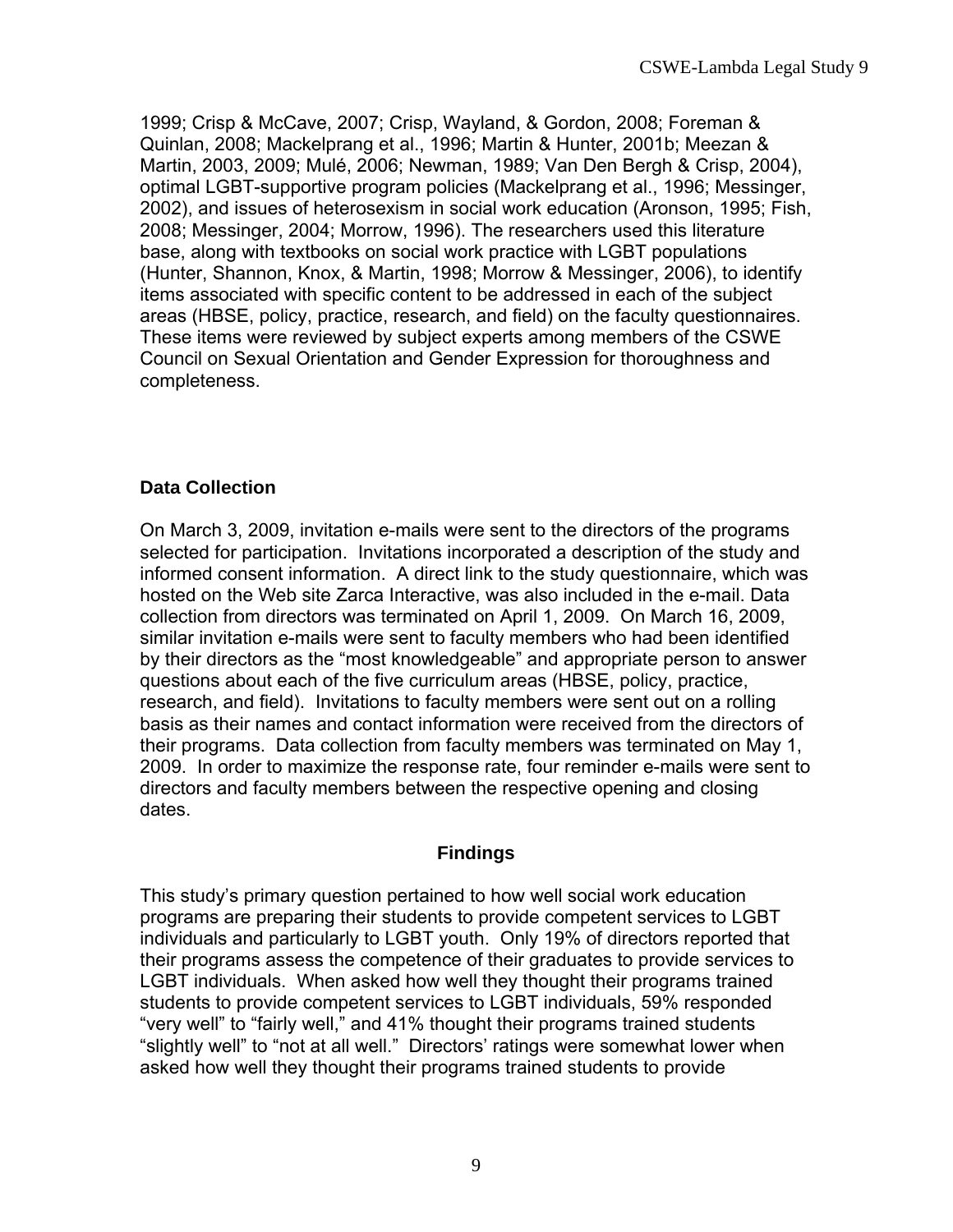competent services to LGBT youth: 47% reported "very well" to "fairly well," and 53% reported "slightly well" to "not at all well."

In the rest of this section descriptive findings are presented on the explicit and implicit curricula among social work education programs, followed by analysis of variables that are associated with the primary research question and the related question of how comfortable LGBT students are likely to feel in the program. Variables are also examined that are associated with the presence of open LGBT students in social work education programs. Finally, a summary of qualitative data that program directors provided is presented.

# **Explicit Curriculum**

**Course material.** Only 14% of directors reported that their programs offered a course that focuses specifically on LGBT issues. Such courses were more common among master's programs than undergraduate programs,  $\chi^2$  (1, N = 154) = 15.99, *p* < .001. Sixty-eight percent reported their programs offered courses on diversity that are external to the curriculum areas; among them, nearly all purportedly include content on sexual orientation, gender identity/expression, or LGBT people. In addition, nearly all directors (95%) reported their programs offered a course on human sexuality during the past two years. About 82% stated their programs regularly offered courses on child welfare, but material specific to LGBT youth was reportedly not included in many of them: Only 54% reported material on identity development among LGBT youth, 50% on LGBT youth in out-of-home care, and 41% on best practices with LGBT youth.

Coverage of LGBT-related topics within the curriculum areas, as reported by the faculty "experts," varied greatly, as shown in Tables 4, 5, 6, and 7. Programs reporting coverage within HBSE courses ranged from 97% for "gender identity development" to 44% for "LGBT history." Among policy courses that range was from 95% for "lesbian and gay discrimination" to 49% for "diversity among LGBT populations." Among practice courses it was from 92% for "self-awareness of values and biases" to 50% for "legal issues." Among research courses the range was from 78% for "avoiding sexual orientation bias" to 16% for "issues facing LGBT researchers." The full list of coverage of LGBT-related topics in each of these four curriculum areas appears below. Because the number of faculty "experts" responding to each item varied among curriculum areas, this number is noted for each table.

Table 4

*Coverage of LGBT-Related Topics in HBSE Courses: Number and Percent\**

| <b>HBSE course content</b>  | $\%$ |
|-----------------------------|------|
| Gender identity development |      |
| LGB identity development    | 96   |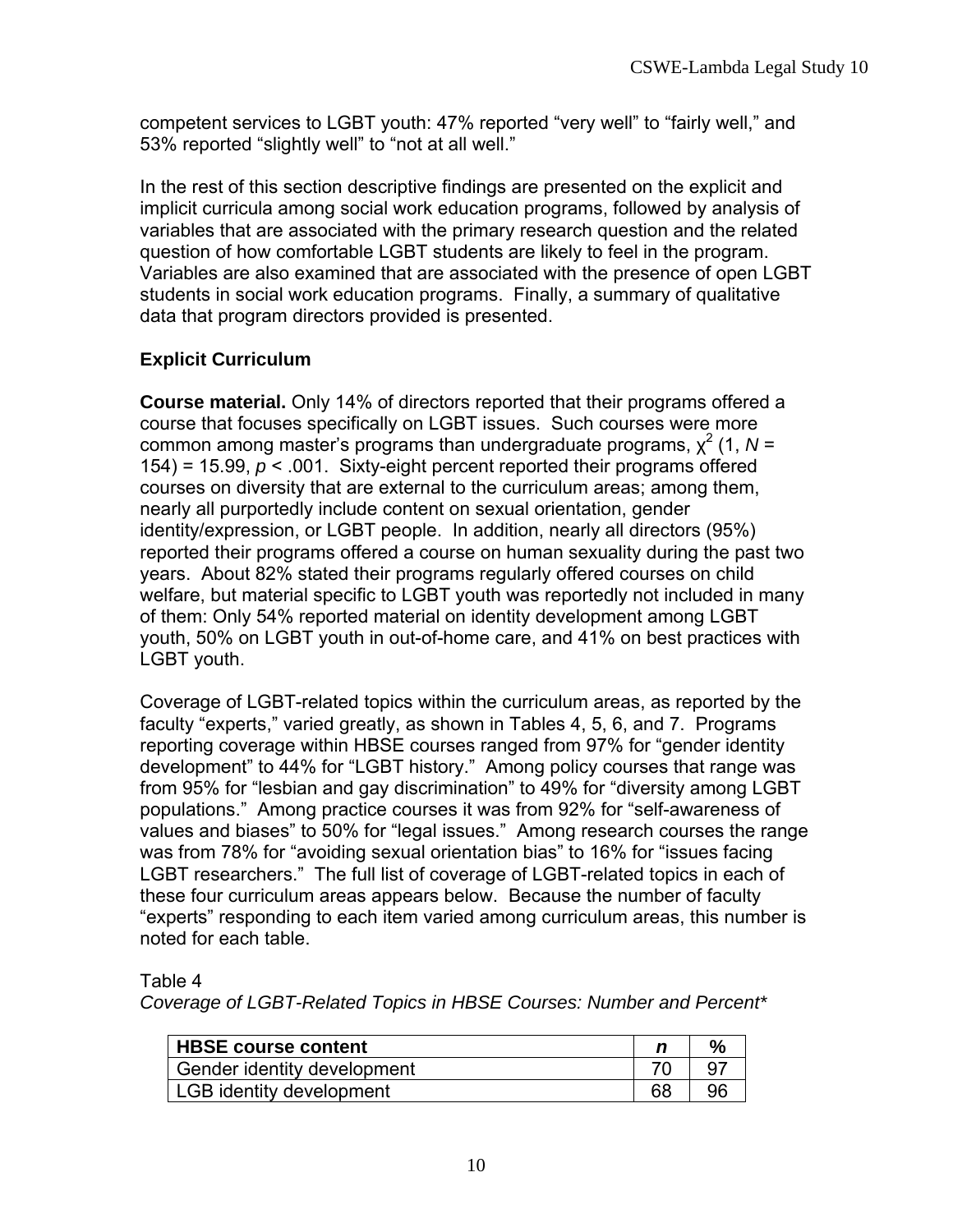| <b>LGBT</b> relationships and families            | 65 | 90 |
|---------------------------------------------------|----|----|
| <b>HIV/AIDS</b>                                   | 64 | 90 |
| Theories of oppression/discrimination-sexual      | 64 | 90 |
| orientation                                       |    |    |
| Critiques of gender in human development theories | 63 | 89 |
| Coming out as LGB                                 | 62 | 87 |
| Theories of oppression/discrimination-gender      | 60 | 84 |
| identity                                          |    |    |
| Intersecting oppressions facing LGBT populations  | 58 | 82 |
| LGBT-specific issues across life course           | 56 | 80 |
| Critiques of heterosexism in human development    | 56 | 79 |
| theories                                          |    |    |
| <b>LGBT cultures and community</b>                | 55 | 79 |
| Human sexuality as it relates to LGBT people      | 54 | 76 |
| Coming out as transgender                         | 47 | 66 |
| <b>LGBT</b> resources                             | 47 | 66 |
| Health issues other than HIV/AIDS for LGBT        | 42 | 60 |
| populations                                       |    |    |
| <b>LGBT history</b>                               | 31 | 44 |

**\*** *N* = 70–72 for each item

# Table 5

*Coverage of LGBT-Related Topics in Policy Courses: Number and Percent\** 

| <b>Policy course content</b>                          | n  | $\frac{9}{6}$ |
|-------------------------------------------------------|----|---------------|
| Prejudice and discrimination-lesbian and gay          | 60 | 95            |
| populations                                           |    |               |
| Civil rights issues-LGBT populations                  | 57 | 92            |
| Implications of social welfare policies for LGBT      | 49 | 78            |
| populations                                           |    |               |
| Prejudice and discrimination—transgender populations  | 46 | 74            |
| Policies directed specifically at LGBT populations    | 46 | 73            |
| Social and economic issues facing LGBT populations    | 45 | 71            |
| Prejudice and discrimination-bisexual populations     | 44 | 70            |
| LGBT advocacy and organizing                          | 40 | 63            |
| <b>LGBT history</b>                                   | 40 | 62            |
| Human sexuality as it relates to social policies      | 34 | 54            |
| Implications of youth-related policies for LGBT youth | 33 | 53            |
| Diversity among LGBT populations                      | 31 | 49            |
| <b>International LGBT issues</b>                      | 10 | 16            |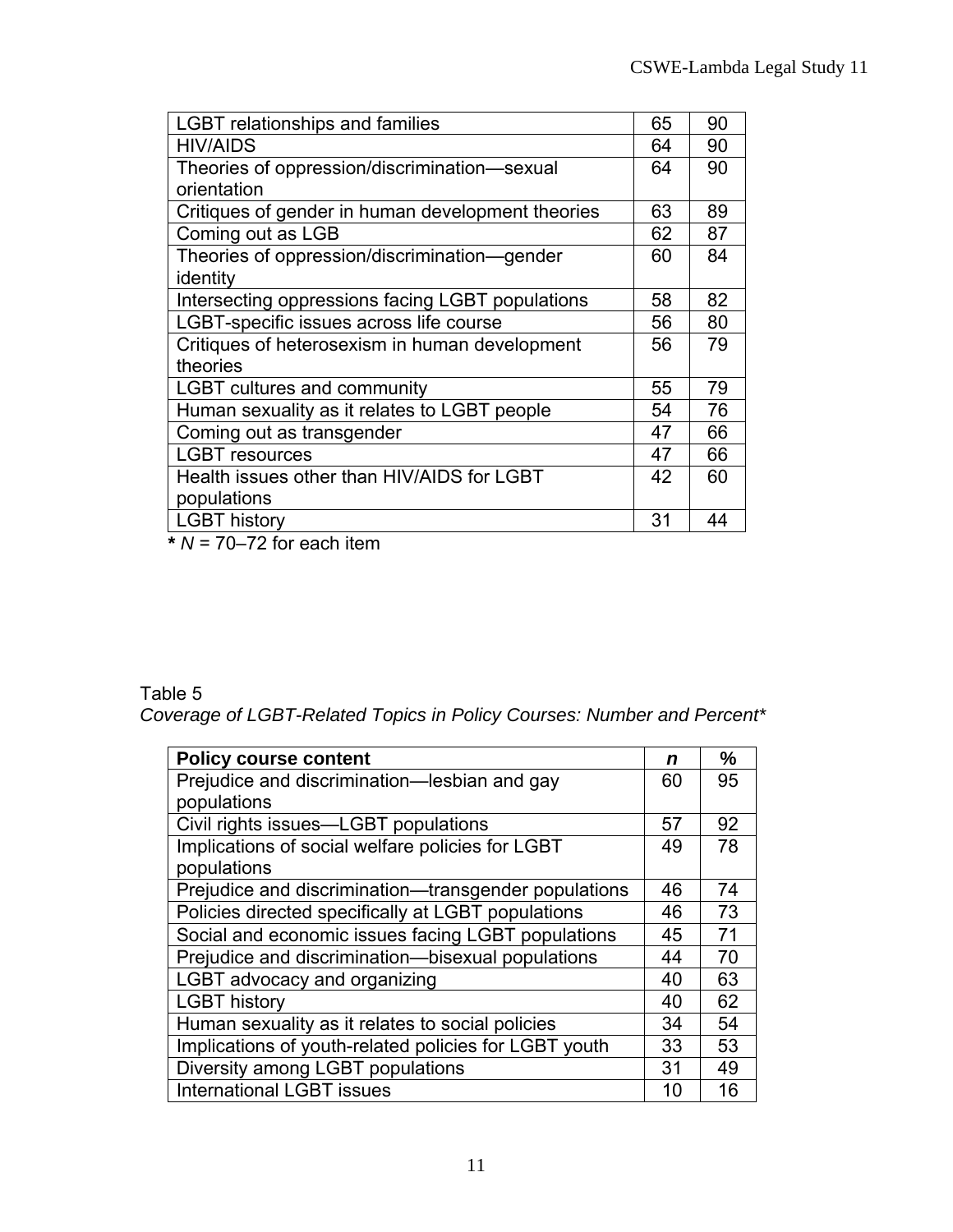$*$   $N = 62-64$  for each item

Table 6

*Coverage of LGBT-Related Topics in Practice Courses: Number and Percent\** 

| <b>Practice course content specifically with LGBT</b> | n  | $\frac{0}{0}$ |
|-------------------------------------------------------|----|---------------|
| clients                                               |    |               |
| Practitioner self-awareness-values/biases             | 75 | 92            |
| Cultural competence                                   | 73 | 89            |
| Confidentiality/privacy                               | 70 | 85            |
| Self-determination                                    | 69 | 84            |
| Assessing strengths, problems, needs, and resources   | 67 | 82            |
| Engagement                                            | 66 | 81            |
| Ethical issues other than confidentiality/privacy     | 65 | 79            |
| Advocating for services for clients                   | 62 | 76            |
| Issues in practice with couples and families          | 58 | 71            |
| Issues in practice with LGBT youth                    | 55 | 67            |
| Issues in maintaining a positive working relationship | 54 | 66            |
| Issues in practice with groups                        | 52 | 63            |
| Goal-setting and contracting                          | 47 | 57            |
| Issues in practice with communities                   | 41 | 51            |
| Legal issues in practice                              | 41 | 50            |
| $*$ $N = 04$ $00$ for analy itam                      |    |               |

 $N = 81-82$  for each item

### Table 7 *Coverage of LGBT-Related Topics in Research Courses: Number and Percent\**

| <b>Research course content</b>                       | n  | $\frac{0}{0}$ |
|------------------------------------------------------|----|---------------|
| Avoiding sexual orientation bias in research         | 58 | 78            |
| Avoiding gender identity/expression bias in research | 56 | 74            |
| Special ethical issues in research with LGBT adults  | 49 | 64            |
| Special ethical issues in research with LGBT youth   | 41 | 55            |
| Sampling and recruitment issues with LGBT            | 41 | 54            |
| populations                                          |    |               |
| Definitions and measurement of sexual orientation    | 28 | 37            |
| Definitions and measurement of gender                | 28 | 37            |
| identity/expression                                  |    |               |
| <b>Issues facing LGBT researchers</b>                | 12 | 16            |
| $*$ $N-74$ $76$ for angh itam                        |    |               |

 $N = 74-76$  for each item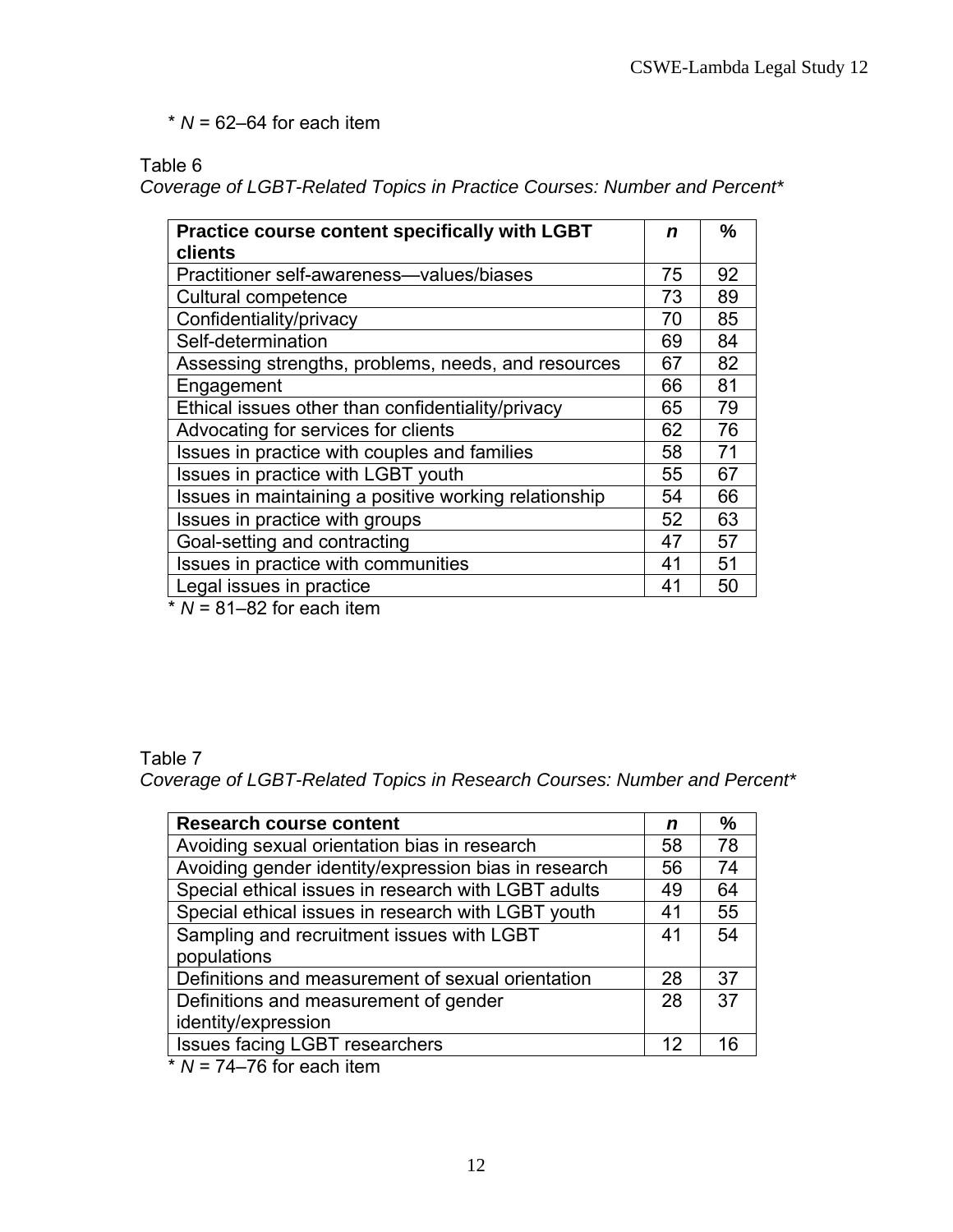**Field learning.** Among field learning faculty "experts," 86% reported their program offers field placements where there is an opportunity to work on LGBT issues or with LGBT clients; 13% reported no such opportunities. Among the programs not offering these opportunities (*n* = 11), all are baccalaureate programs (primarily in institutions that do not also offer a master's program in social work). No other demographic differences were discernable between programs offering and not offering opportunities to work on LGBT issues or with LGBT clients. Table 8 shows the extent to which field learning faculty experts reported the availability of opportunities to work on LGBT issues or with LGBT clients in agencies providing services to youth, including youth in out-of-home care. Table 9 shows the extent to which these experts reported having field placement opportunities in agencies providing LGBT-specific services for youth or adults.

Table 8

*Availability of Field Placements with Opportunities to Work on LGBT Issues or with LGBT Clients in General Youth or Youth in Out-of-Home Care Settings\** 

| <b>Field placement settings</b> | n  | %  |
|---------------------------------|----|----|
| Youth services programs         | 66 | 79 |
| Health/mental health programs   | 61 | 75 |
| School-based programs           | 54 | 65 |
| Foster care/adoption programs   | 47 | 57 |
| Runaway/homeless shelters       | 45 | 54 |
| Juvenile detention programs     | 41 | 50 |

\* *N* = 81–84 for each item

Table 9

*Availability of Field Placements with Opportunities to Work on LGBT Issues or with LGBT Clients: LGBT-Specific Settings for Adults or Youth\** 

| <b>Field placement settings</b>              | n  | $\frac{0}{0}$ |
|----------------------------------------------|----|---------------|
| <b>HIV/AIDS</b> programs                     | 56 | 67            |
| Violence prevention/victim services programs | 43 | 52            |
| Other adult health/mental health programs    | 41 | 49            |
| Political advocacy organizations             | 34 | 41            |
| Health/mental health programs for LGBT youth | 22 | 26            |
| <b>LGBT community centers</b>                | 17 | 20            |
| Runaway/homeless shelters for LGBT youth     | 15 | 18            |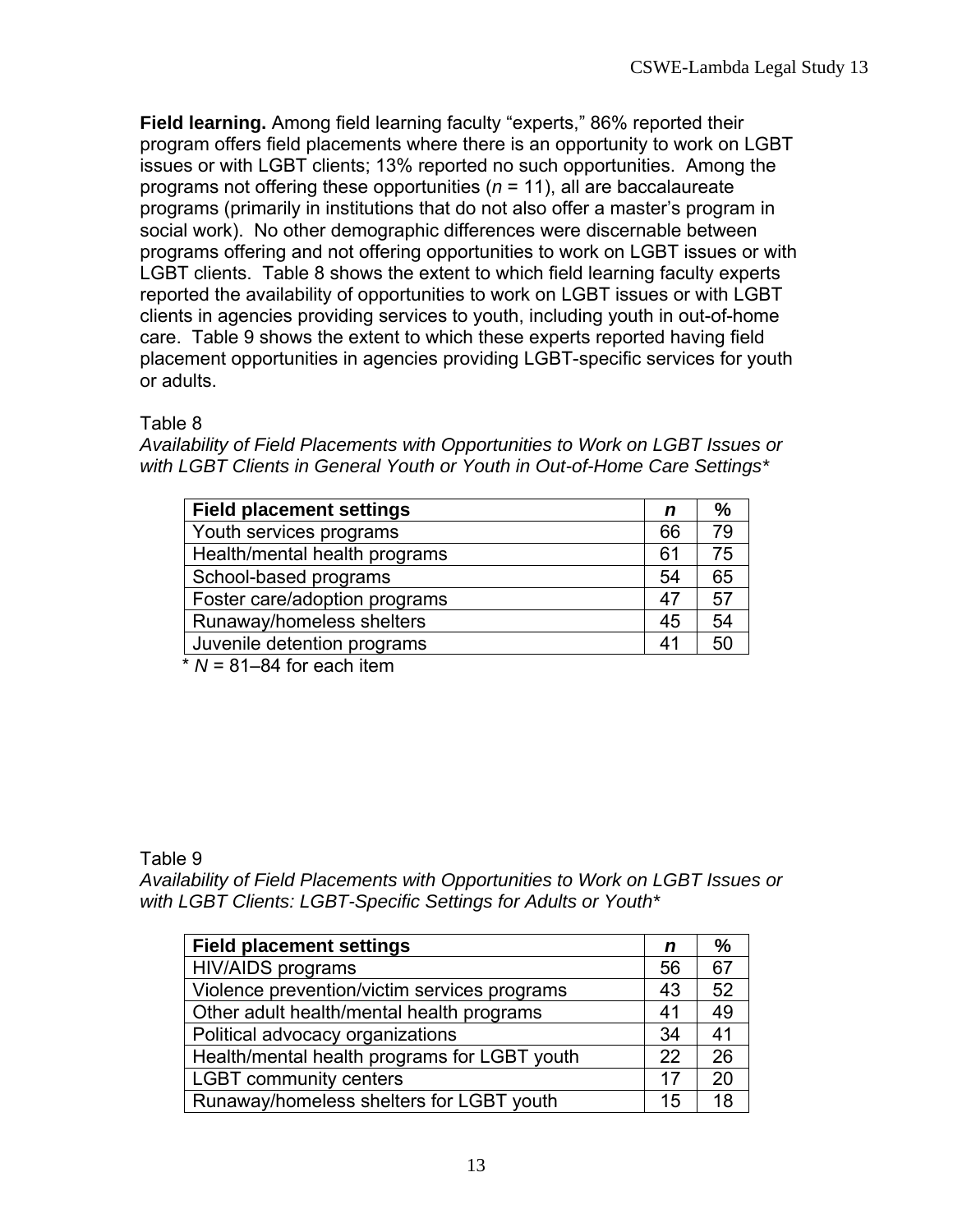| LGBT school-based programs                                                                                                                                                                                                                                                                                                                                                  | 16 |
|-----------------------------------------------------------------------------------------------------------------------------------------------------------------------------------------------------------------------------------------------------------------------------------------------------------------------------------------------------------------------------|----|
| Other LGBT youth service programs                                                                                                                                                                                                                                                                                                                                           |    |
| LGBT elder service programs                                                                                                                                                                                                                                                                                                                                                 |    |
| Juvenile detention centers for LGBT youth                                                                                                                                                                                                                                                                                                                                   |    |
| $*$ $\overline{M}$ $\overline{M}$ $\overline{M}$ $\overline{M}$ $\overline{M}$ $\overline{M}$ $\overline{M}$ $\overline{M}$ $\overline{M}$ $\overline{M}$ $\overline{M}$ $\overline{M}$ $\overline{M}$ $\overline{M}$ $\overline{M}$ $\overline{M}$ $\overline{M}$ $\overline{M}$ $\overline{M}$ $\overline{M}$ $\overline{M}$ $\overline{M}$ $\overline{M}$ $\overline{M}$ |    |

 $N = 81-83$  for each item

### **Faculty Members**

Among all respondents (which usually includes multiple respondents from each program), only 9% rated faculty members in their programs as being only "slightly knowledgeable" to "not at all knowledgeable" about sexual orientation. However, 30% rated their colleagues as only "slightly knowledgeable" to "not at all knowledgeable" about gender identity/expression. Faculty "curriculum area experts" were also asked to rate knowledge of LGBT-related issues among colleagues within their identified curriculum area. In this case, there was only one respondent per program. In just  $12 - 13%$  of programs that were rated by a "curriculum area expert," HBSE ( $n = 71$ ), policy ( $n = 63$ ), and practice ( $n = 82$ ) faculty members were rated "slightly knowledgeable" to "not at all knowledgeable." However, research faculty members (*n* = 76) were given this low rating in 33% of programs.

A little more than half of all respondents (53%) reported that there were open LGBT full-time faculty in their programs, and 5% were unsure. Fewer respondents (37%) reported open LGBT part-time faculty, but 20% were unsure. Open LGBT faculty members were more common among master's programs than undergraduate programs, both full-time faculty,  $\chi^2$  (1, N = 424) = 127.50, p < .001, and part-time faculty,  $\chi^2$  (1, N = 339) = 85.42,  $\rho < 0.001$ . Nearly two thirds of respondents (61%) reported there were no faculty development opportunities in their programs during the past two years focusing on sexual orientation, gender identity/expression, or LGBT people; 11% were unsure. Faculty development opportunities were more often reported by master's programs,  $\chi^2$  (1, N = 400) = 6.89, *p* < .01. Among the 83 field learning faculty experts, only 16% reported having field instructor training on these topics during the past two years.

About 41% of all respondents reported having program faculty whose area of scholarship focuses on sexual orientation, gender identity/expression, or LGBT people. Scholarship on these areas was more common among master's programs than undergraduate programs,  $\chi^2$  (1, N = 418) = 34.76,  $p$  < .001. However, among 41% of the 130 programs for which the director and at least one faculty member responded, there was either a difference of opinion on whether there was any such scholarship or respondents did not know.

#### **Program and Institutional Environment**

Among directors, only 9% reported that LGBT students are likely to feel "not at all comfortable" to "slightly comfortable" in their programs, and among faculty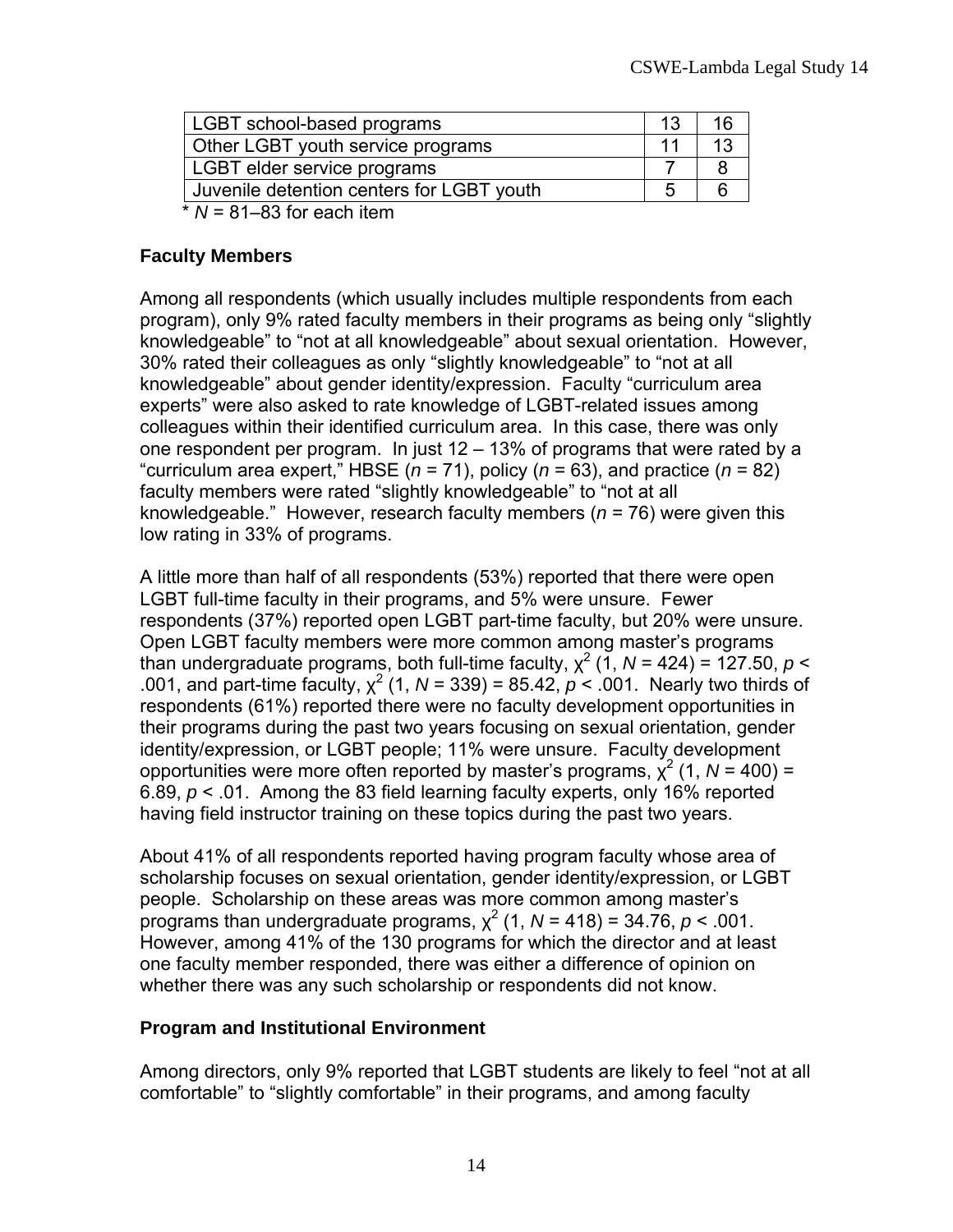respondents that figure was 15%. Correspondingly, 87% of both directors and faculty members reported there were open LGB students in their programs within the past two years. But only 22% of directors and 21% of faculty members reported open transgender students during the past two years.

Table 10 shows resources and characteristics of social work programs' institutions that are relevant to LGBT students and faculty members. Among directors, 53% reported their programs are in a jurisdiction with a nondiscrimination law that includes sexual orientation, and 15% were unsure. There were 36% who reported their jurisdiction has a nondiscrimination law that includes gender identity, and 26% were unsure. Hardly any programs are located in institutions that have prohibitions against same-sex sexual behavior or advocacy on behalf of LGBT people. As shown below, the great majority of directors reported that their programs are located in institutions that have sexual orientation nondiscrimination policies, but less than half have gender identity nondiscrimination policies or partner benefits available to same-sex couples. Notably, about a quarter of directors were unsure whether their institution has a gender identity nondiscrimination policy. Although about three quarters of the institutions are reported to have LGBT student groups, less than half have LGBToriented student services.

### Table 10

| Institutional Resources and Characteristics Reported by Directors: Number and |  |
|-------------------------------------------------------------------------------|--|
| Percent                                                                       |  |

| <b>Institutional resources</b> | Yes |    | <b>No</b> |    | Don't know |      |
|--------------------------------|-----|----|-----------|----|------------|------|
|                                | n   | %  | n         | %  | n          | $\%$ |
| Sexual orientation             | 119 | 79 | 26        | 17 | 5          | 3    |
| nondiscrimination policy       |     |    |           |    |            |      |
| Gender identity                | 58  | 39 | 54        | 36 | 36         | 24   |
| nondiscrimination policy       |     |    |           |    |            |      |
| <b>LGBT student services</b>   | 68  | 45 | 69        | 46 | 14         | 9    |
| <b>LGBT</b> student groups     | 110 | 73 | 33        | 22 | 8          | 5    |
| Partner benefits for same-     | 58  | 39 | 65        | 65 | 25         |      |
| sex couples                    |     |    |           |    |            |      |

Directors were also asked about resources within their programs and the facilities in which the programs are housed. Table 11 shows that nearly all programs reportedly have sexual orientation nondiscrimination policies; less than two thirds have gender identity nondiscrimination policies. While only 2% of directors were unsure whether their program has a sexual orientation nondiscrimination policy, 7% did not know if it has a nondiscrimination policy that includes gender identity or expression. Few programs allow prospective students to identify a gender other than "male" or "female" on their application, and hardly any of the programs' facilities have gender-neutral bathrooms.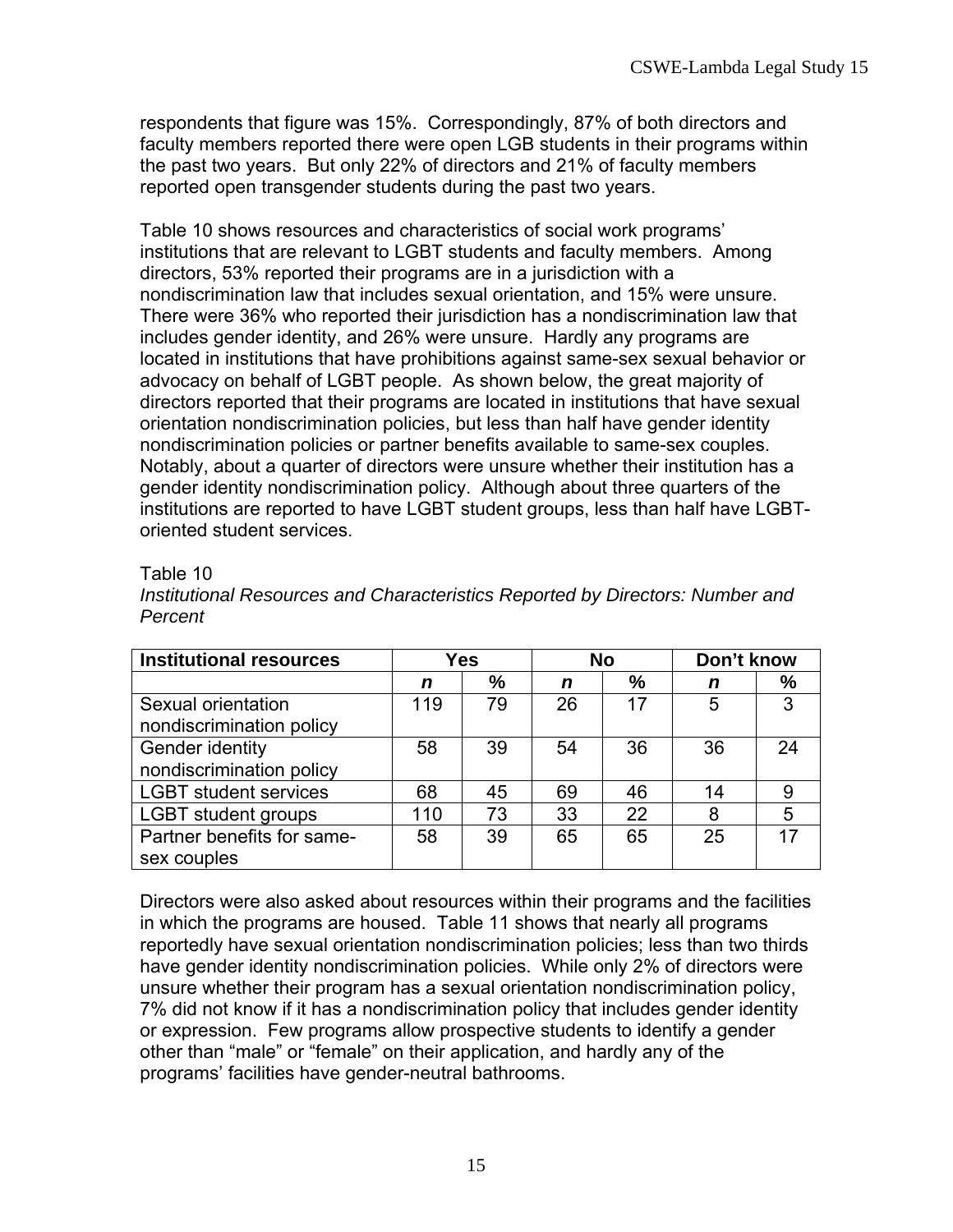#### Table 11

application

| 1 GI UGI IL                  |     |    |           |    |            |                |
|------------------------------|-----|----|-----------|----|------------|----------------|
| <b>Program resources</b>     | Yes |    | <b>No</b> |    | Don't know |                |
|                              | n   | %  | n         | %  | n          | %              |
| Sexual orientation           | 134 | 90 | 12        | 8  | 3          | $\overline{2}$ |
| nondiscrimination policy     |     |    |           |    |            |                |
| Gender identity              | 94  | 63 | 44        | 30 | 11         | 7              |
| nondiscrimination policy     |     |    |           |    |            |                |
| <b>LGBT student groups</b>   | 34  | 23 | 116       | 77 | 0          | ი              |
| Gender-neutral bathrooms     | 5   | 3  | 146       | 96 |            |                |
| Applications ask about       | 5   | 3  | 146       | 96 |            |                |
| sexual orientation           |     |    |           |    |            |                |
| Categories of "other" gender | 10  |    | 130       | 87 | 10         |                |
| or "transgender" on          |     |    |           |    |            |                |

*Program Resources and Characteristics Reported by Directors: Number and Percent* 

Among field learning experts (*n* = 81), 25% reported having open LGBT-identified field instructors or liaisons, but fewer reported using specifically designed resource materials (13%) or support groups (4%) for LGBT students in field placements. Likewise, few reported offering any specific field instructor training during the past two years on working with LGBT students (11%). However, many field-learning experts reported that agencies had to agree not to discriminate against students on the basis of sexual orientation (82%) or gender identity/expression (73%) in order to be approved as field placements.

### **Variables Related to Student Competence and Comfort, and Presence of Open LGBT Students in Programs**

In addition to the findings reported above, the relationships of other study variables with the major "outcomes" were examined, i.e., how well programs train students to deliver competent services to LGBT individuals and LGBT youth, and how comfortable LGBT students are likely to feel in the program. Also examined were variables associated with the presence of open LGBT students in social work

The Pearson chi-square test of association was used to test the statistical significance of these bivariate relationships. However, several chi-square analyses resulting in significant findings had violations of the assumption of normality due to low expected values. As a result, the four response categories for training students to provide competent services (not at all well, slightly well, fairly well, very well) were collapsed into two (slightly to not at all well, fairly to very well), and the four categories for LGBT student comfort (not at all knowledgeable, slightly knowledgeable, fairly knowledgeable, very knowledgeable) were collapsed into two (slightly to not at all knowledgeable,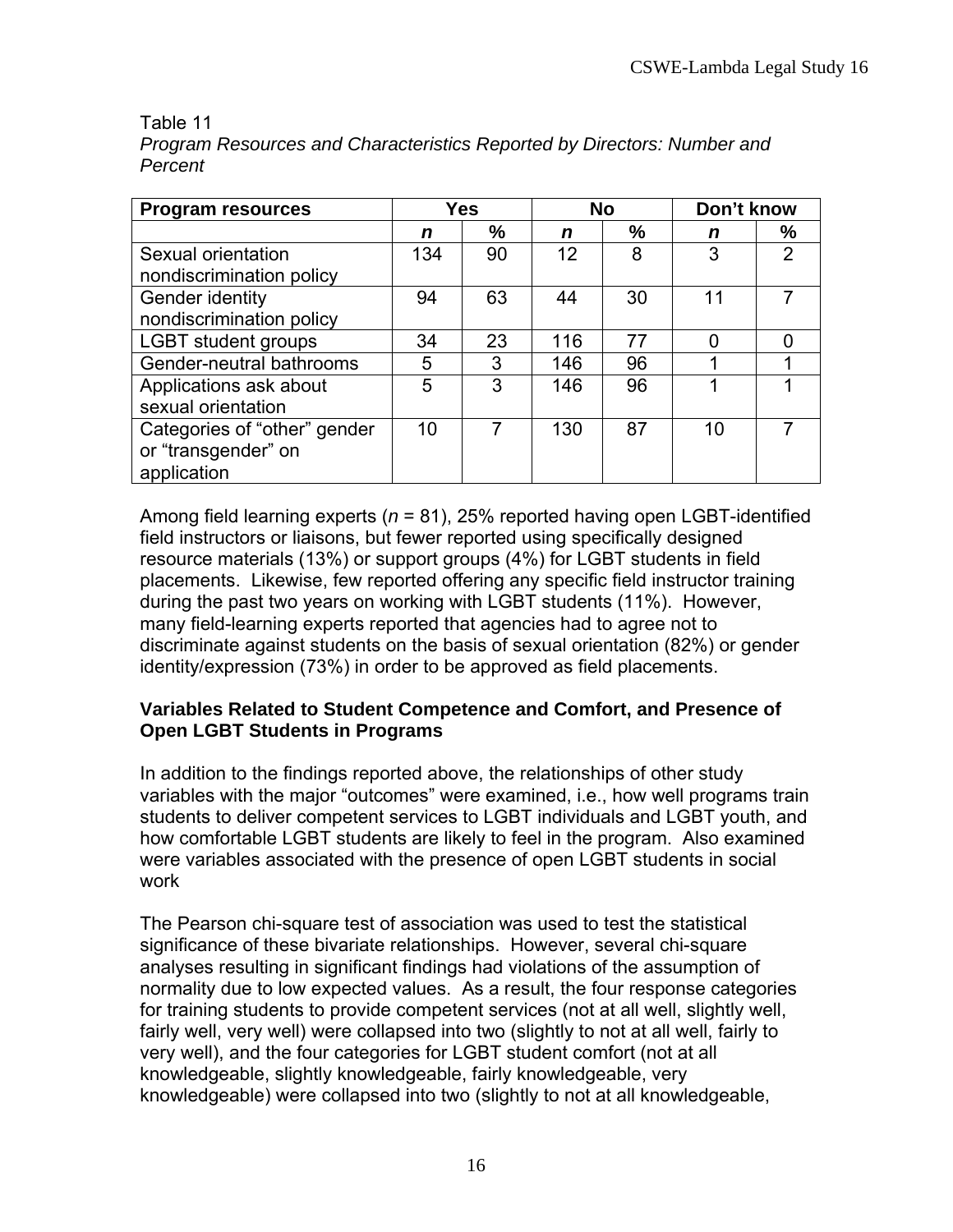fairly to very knowledgeable). In many cases, violations of the assumption of normality still occurred because of a low number of "don't know" responses on other variables. To check whether such violations were likely to have compromised the accuracy of the findings, the chi square was run again after filtering out the "don't know" responses (which resolved the violations in nearly all instances). Findings were reported only when filtering out the "don't know" responses did not change whether chi square produced a significant result. As noted below, the Fischer Exact test was run in one instance when filtering out "don't know" responses failed to resolve the violation of the assumption of normality. Phi or Cramer's V was used to estimate the strength of the bivariate relationships. According to Cohen's (1988) criteria, a Phi or Cramer's V score of .1 indicates a weak relationship, .3 a moderate relationship, and .5 a strong relationship.

**Preparation of students to provide competent services.** Several variables were associated with directors' ratings of how well their programs train students to provide competent services to LGBT individuals in general and to LGBT youth in particular, as shown in Tables 12 and 13. The strongest associations were with faculty knowledge about gender identity/expression.

#### Table 12

*Variables Associated with How Well Programs Train Students to Provide Competent Services to LGBT Individuals: Assessment by Directors* 

| <b>Variable</b>         | <b>Significance</b>                    | <b>Strength</b> |
|-------------------------|----------------------------------------|-----------------|
| Faculty knowledge about | $x^{2}$ (1, N = 146) = 32.50, p < .001 | .47             |
| gender                  |                                        |                 |
| identity/expression     |                                        |                 |
| Faculty knowledge about | $x^{2}$ (1, N = 146) = 14.98, p < .001 | .32             |
| sexual orientation      |                                        |                 |
| Gender-neutral          | $x^{2}$ (2, N = 146) = 9.77, p < .01   | .26             |
| bathrooms in program's  |                                        |                 |
| facilities              |                                        |                 |
| Faculty development on  | $x^{2}$ (2, N = 145) = 8.77, p < .05   | .25             |
| LGBT issues (past 2)    |                                        |                 |
| years)                  |                                        |                 |

All of the above associations were in the "expected" direction. That is, better assessments of training were associated with greater faculty knowledge about sexual orientation and gender identity/expression, presence of gender-neutral bathrooms, and faculty development opportunities on LGBT issues during the past two years.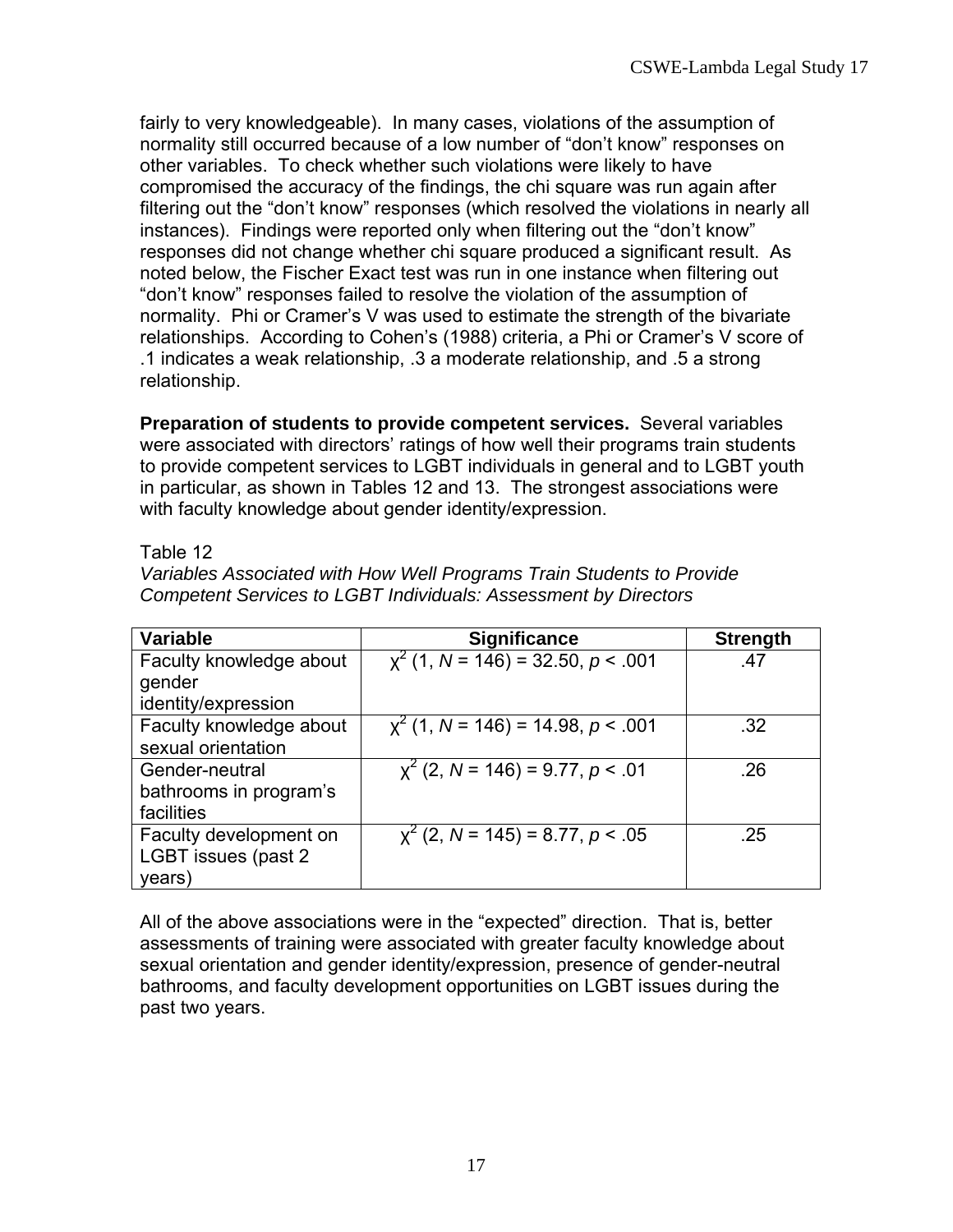Table 13

*Variables Associated with How Well Programs Train Students to Provide Competent Services to LGBT Youth: Assessment by Directors* 

| <b>Variable</b>            | <b>Significance</b>                     | <b>Strength</b> |
|----------------------------|-----------------------------------------|-----------------|
| Faculty knowledge about    | $x^{2}$ (1, N = 148) = 29.09, p < .001  | .44             |
| gender                     |                                         |                 |
| identity/expression        |                                         |                 |
| Material on best practices | $x^{2}$ (2, N = 121) = 20.61, p < .001  | .41             |
| with LGBT youth in child   |                                         |                 |
| welfare courses            |                                         |                 |
| Material on LGBT youth     | $\chi^2$ (2, N = 122) = 17.80, p < .001 | .38             |
| in out-of-home care in     |                                         |                 |
| child welfare courses      |                                         |                 |
| Material on LGBT identity  | $\chi^2$ (2, N = 122) = 14.12, p = .001 | .34             |
| development in child       |                                         |                 |
| welfare courses            |                                         |                 |
| Gender-neutral             | $x^{2}$ (2, N = 148) = 9.70, p < .01    | .26             |
| bathrooms in program       |                                         |                 |
| facilities                 |                                         |                 |
| Faculty knowledge about    | $x^{2}$ (1, N = 147) = 8.25, p < .01    | .24             |
| sexual orientation         |                                         |                 |
| Faculty development on     | $x^{2}$ (2, N = 147) = 7.34, p < .05    | .22             |
| LGBT issues (past 2)       |                                         |                 |
| years)                     |                                         |                 |

These associations were also in the "expected" direction. Assessments of better training were associated with greater faculty knowledge about sexual orientation and gender identity/expression; content on best practices with LGBT youth, LGBT youth in out-of-home care, and LGBT identity development in child welfare courses; the presence of gender-neutral bathrooms; and faculty development opportunities involving LGBT issues.

**Comfort of LGBT students in program.** Directors and faculty respondents were asked how comfortable LGBT students are likely to feel in their programs. Tables 14 and 15 show the variables that were associated with estimates of LGBT student comfort according to directors and faculty members, respectively. Among both sets of respondents comfort was most strongly associated with faculty knowledge about sexual orientation and gender identity/expression. Directors and faculty members differed on other associations with estimates of comfort, but these differences may have occurred because the two sets of respondents were asked different questions on their respective surveys.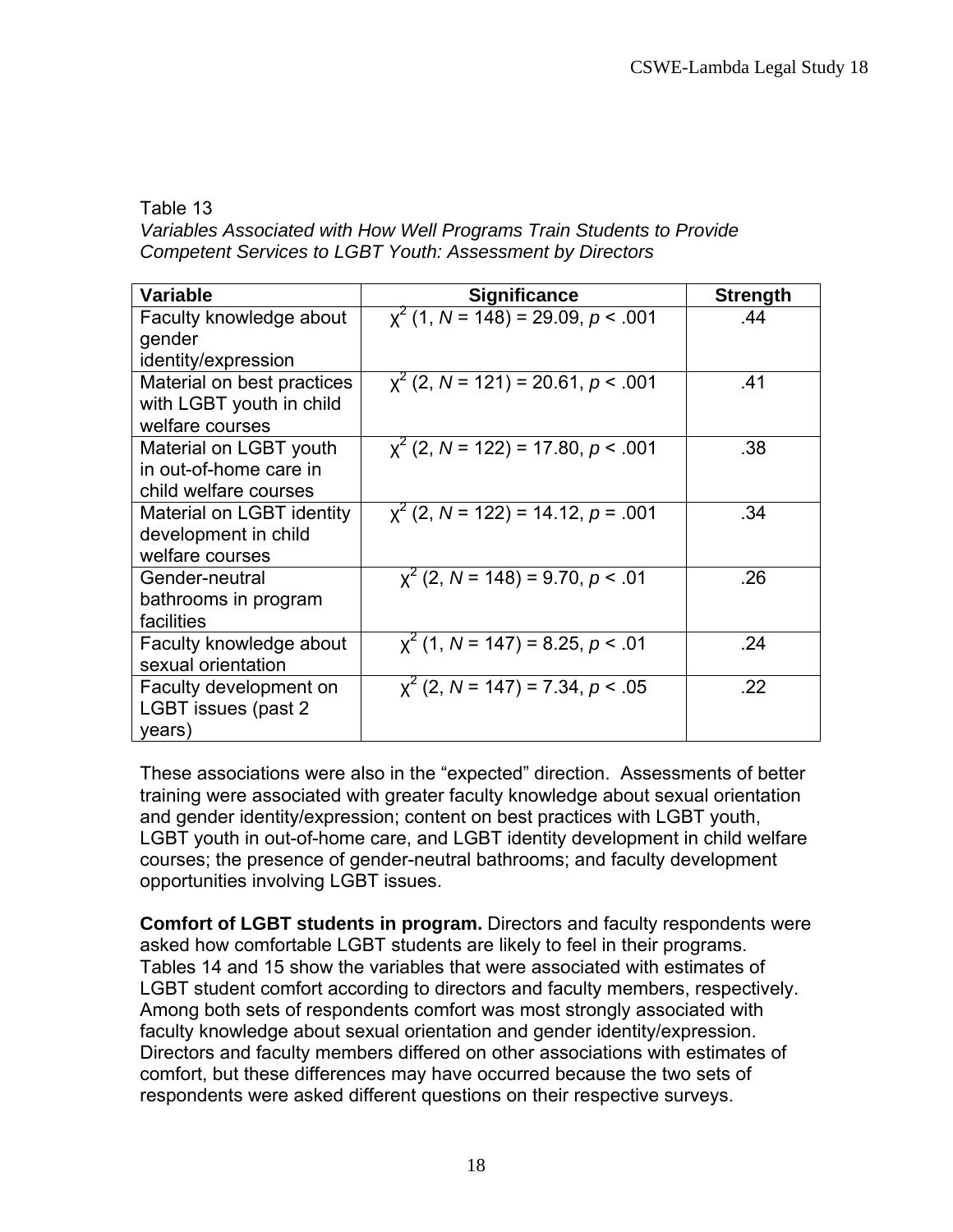### Table 14

*Variables Associated with How Comfortable LGBT Students Are Likely to Feel in Program: Assessment by Directors*

| <b>Variable</b>           | <b>Significance</b>                    | <b>Strength</b> |
|---------------------------|----------------------------------------|-----------------|
| Faculty knowledge about   | $x^{2}$ (1, N = 150) = 22.80, p < .001 | .39             |
| sexual orientation        |                                        |                 |
| Faculty knowledge about   | $x^{2}$ (1, N = 151) = 11.69, p < .01  | .28             |
| gender                    |                                        |                 |
| identity/expression       |                                        |                 |
| Human sexuality content   | $x^{2}$ (2, N = 150) = 8.36, p < .05   | .24             |
| in required courses       |                                        |                 |
| Domestic partner benefits | $x^{2}$ (2, N = 147) = 6.11, p < .05   | .20             |
| for same-sex couples      |                                        |                 |

The above associations were all in the "expected" direction, with directors' estimates of greater comfort among LGBT students associated with greater faculty knowledge about sexual orientation and gender identity/expression, inclusion of human sexuality content in required courses, and the existence of domestic partner benefits for same-sex couples. Among directors, estimations of how comfortable LGBT students are likely to feel were positively correlated with assessments of how well students were being prepared to provide competent services to LGBT individuals ( $r_s$  = .40,  $p$  < .001) and to LGBT youth in particular  $(r<sub>s</sub> = .31, p < .001)$ . The variables with noncollapsed response categories were used for these correlations.

## Table 15

*Variables Associated with How Comfortable LGBT Students Are Likely to Feel in Program: Assessment by Faculty Members* 

| Variable                                                 | <b>Significance</b>                  | <b>Strength</b> |
|----------------------------------------------------------|--------------------------------------|-----------------|
| Faculty knowledge about<br>sexual orientation*           | $x^2$ (2, N = 300) = 12.69, p < .01  | -21             |
| Faculty knowledge about<br>gender<br>identity/expression | $x^{2}$ (2, N = 299) = 8.50, p < .05 | -17             |
| Faculty scholarship on<br><b>LGBT</b> issues             | $x^2$ (2, N = 298) = 6.11, p < .05   | .14             |

\* Fischer's Exact = .001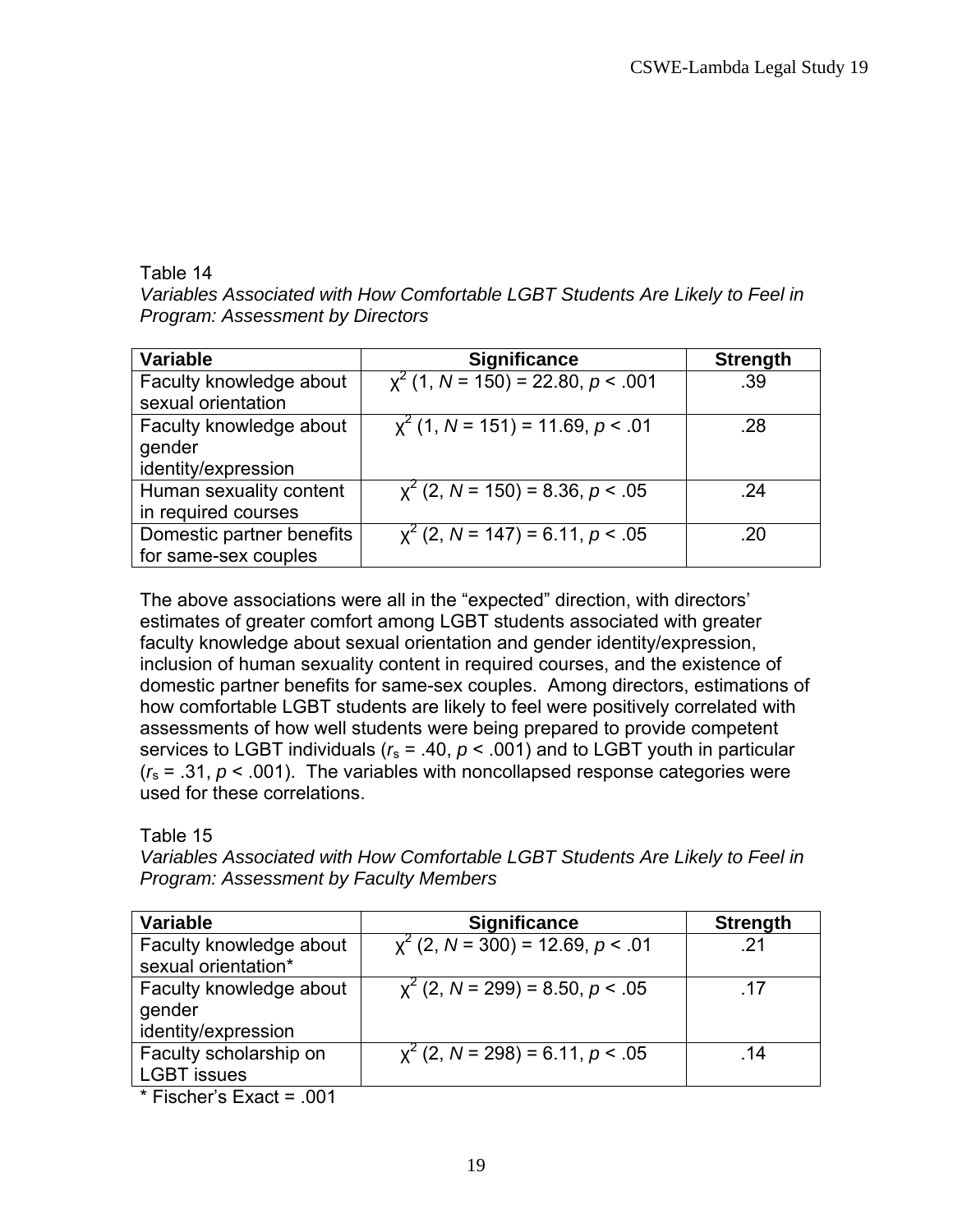Once again, the above associations were in the "expected" direction, with faculty estimates of greater comfort among LGBT students associated with greater faculty knowledge about sexual orientation and gender identity/expression, and the presence of faculty members who engage in scholarship on LGBT issues.

**Presence of open LGBT students in program.** The reported presence of open LGB students in programs within the past two years was associated with estimations among all respondents (directors and faculty members combined) of LGBT student comfort,  $\chi^2$  (2,  $N = 449$ ) = 10.12,  $p < .01$ , Cramer's V = .15. However, the association of LGBT student comfort and reported presence of open transgender students was not significant. As shown in Table 16, the reported presence of open LGB and transgender students was also associated with program level, auspice, and existence of nondiscrimination laws in the jurisdiction in which the program is located. LGB and transgender students were more likely to be in master's level and nonsectarian programs, and in programs located in jurisdictions with sexual orientation and gender identity nondiscrimination laws.

#### Table 16

| Variable, open LGBT<br><b>students</b> | <b>Significance</b>                                                           | <b>Strength</b> |
|----------------------------------------|-------------------------------------------------------------------------------|-----------------|
| Master's-level program                 |                                                                               |                 |
| <b>LGB</b>                             | $\chi^2$ (2, N = 423) = 22.71, p <                                            | .23             |
| Transgender                            | .001                                                                          | .44             |
|                                        | $x^{2}$ (2, N = 416) = 64.86, p <<br>.001                                     |                 |
| Gender-identity                        |                                                                               |                 |
| nondiscrimination law                  |                                                                               |                 |
| <b>LGB</b>                             | $\chi^2$ (2, N = 423) = 22.71, p <                                            | .23             |
| Transgender                            | .001                                                                          | .44             |
|                                        | $x^{2}$ (2, N = 335) = 64.86, p <<br>.001                                     |                 |
| Nonsectarian program                   |                                                                               |                 |
| <b>LGB</b>                             | $x^{2}$ (1, N = 416) = 20.50, p <                                             | .22             |
| Transgender                            | .001                                                                          | .25             |
|                                        | $x^{2}$ (1, N = 331) = 20.23, p <                                             |                 |
|                                        | .001                                                                          |                 |
| Sexual orientation                     |                                                                               |                 |
| nondiscrimination law                  |                                                                               |                 |
| <b>LGB</b>                             | $x^{2}$ (1, N = 349) = 6.35, p < .05<br>$\chi^2$ (1, N = 278) = 3.92, p < .05 | .13             |
| Transgender                            |                                                                               | .12             |

*Program Variables Associated with Directors' Reports of Open LGB or Transgender Students in Program During Past Two Years*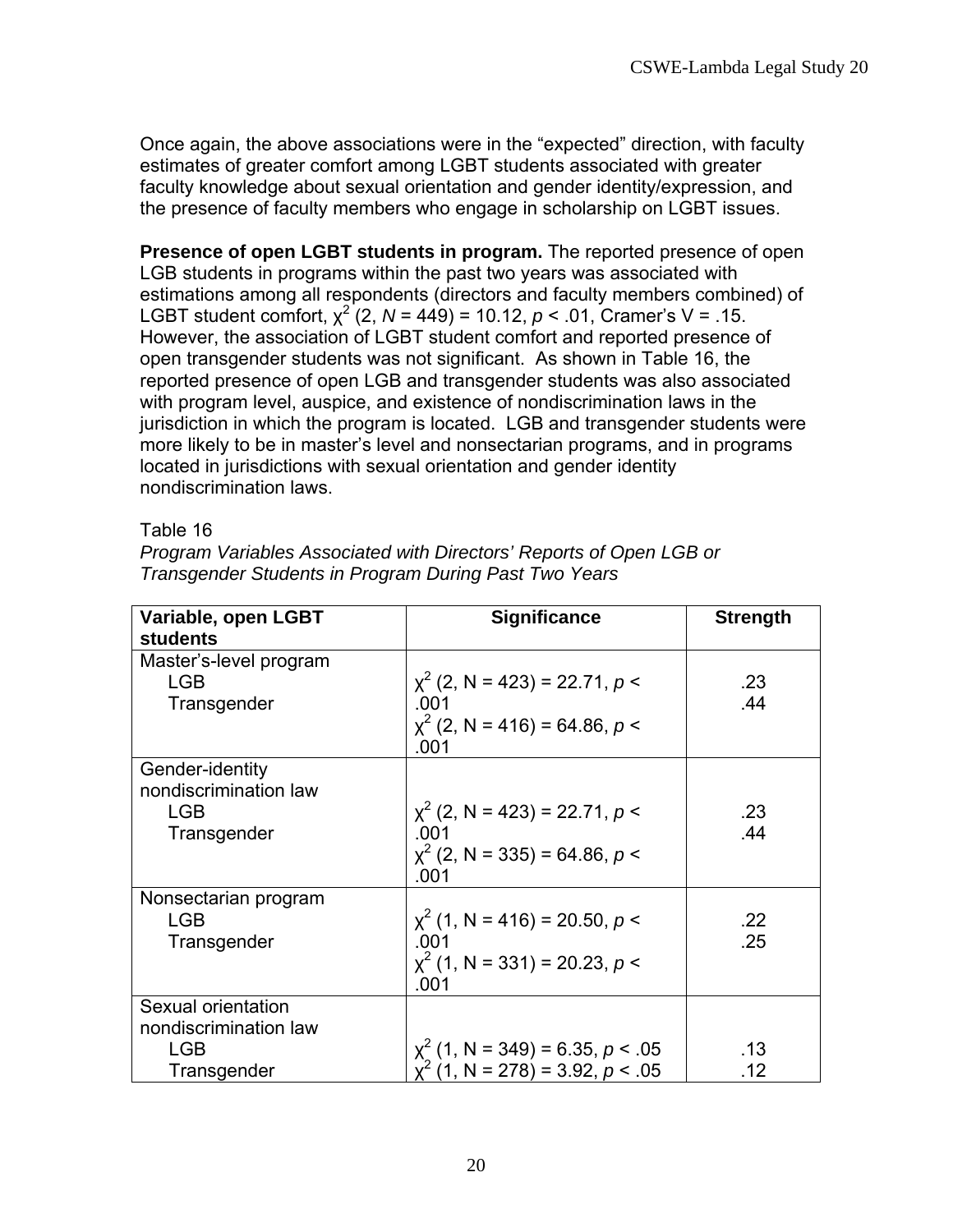## **Qualitative Findings**

Fifty-six program directors provided specific comments in response to the openended question, "Is there anything else you would like to tell us about the ways in which your program addresses LGBT issues in its policies, practices, or curriculum?" These comments broke down into four general categories: (a) current faculty member and student engagement around LGBT issues and concerns outside the social work program; (b) efforts undertaken by programs to enhance or improve the implicit and explicit curriculum related to LGBT issues; (c) challenges and barriers faced in making program improvements; and (d) further explanations of quantitative responses.

**Faculty and student engagement around LGBT concerns**. Directors identified a number of ways that social work faculty members were engaged in education, advocacy, and support related to LGBT issues, including:

- 1. serving as adviser or sponsor for campus LGBT student groups;
- 2. conducting research and scholarship on LGBT topics;
- 3. offering continuing education in the community on LGBT topics;
- 4. serving on boards or leading local LGBT agencies/projects;
- 5. advocating for LGBT-supportive policies on campus and in the community; and
- 6. being an active force on campus on LGBT issues.

Directors noted that social work students were active contributors as well, by volunteering at LGBT-related agencies, coordinating LGBT-related learning opportunities for faculty members and students, and providing leadership for campus LGBT services and/or LGBT student groups.

**Efforts to improve programs**. Efforts to improve programs related to four areas: implicit curriculum, explicit curriculum, teaching methods, and extra- and co-curricular activities. *Implicit curriculum*, a term recently adopted by CSWE, relates to the program policies and practices that shape student learning. Directors identified several aspects of their programs that enhanced students' experiences and their learning. These include:

- 1. identifying gender-neutral bathrooms for students;
- 2. existing LGBT faculty members who were out and serving as role models for students;
- 3. supporting LGBT students through LGBT-specific student groups and caucuses;
- 4. updating admissions materials to be more inclusive of LGBT applicants;
- 5. encouraging faculty members and staff to place Safe Zone stickers on faculty office doors and to complete Safe Zone training;
- 6. creating a plan to improve the program setting for LGBT students; and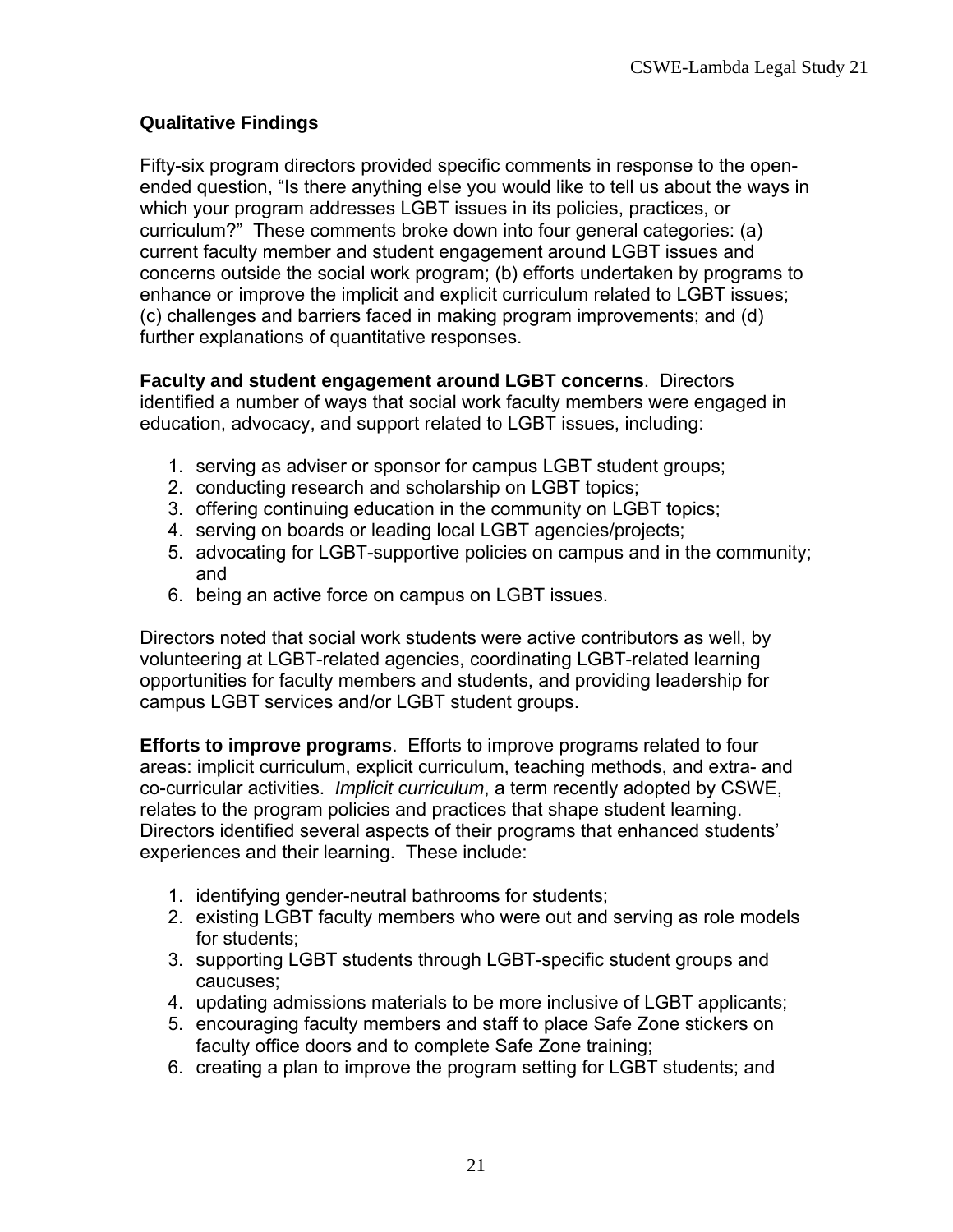7. wearing of rainbow-colored academic stoles by LGBT faculty members and graduating seniors.

In commenting on the inclusion of LGBT topics in the explicit curriculum, several respondents noted that their programs infused LGBT content throughout the curriculum, while others described specific courses on diversity that included LGBT populations. Other approaches to ensure coverage of LGBT topics in the curriculum included:

- 1. monitoring curriculum to ensure LGBT content is included in all courses;
- 2. revising curriculum to ensure LGBT topics are included;
- 3. offering specific LGBT elective courses or reworking curriculum to develop these electives;
- 4. supporting students taking sexuality and LGBT issues courses in other departments;
- 5. bringing in an outside professor to teach a sexuality course;
- 6. having LGBT-specific field placement agencies; and
- 7. offering a graduate certification in LGBT studies.

Directors commented on a number of teaching methods used in their programs' courses to address LGBT topics. The most popular approach was to bring LGBT guest speakers and panels into classes, although faculty members also facilitated in-class discussions about LGBT issues, assigned LGBT-related research articles and LGBT narratives, or listed these materials in the syllabus bibliography. Other respondents reported using extra- or co-curricular activities to enhance the curriculum, including special lectures and presentations about LGBT topics for faculty members and students; student-initiated learning activities for faculty members and students; and LGBT alumni engaged in LGBT education who could present on these issues.

**Barriers and challenges to program improvement**. One issue that arose for several directors related to their program's size. Programs with few faculty members or small numbers of students found it challenging to offer LGBTspecific courses due to problems in finding knowledgeable instructors or enrolling sufficient numbers of students in elective courses. Several respondents reported that not all faculty members were equally knowledgeable or comfortable with LGBT topics. Similarly, several other directors noted that they needed practical information resources to improve their programs. Several of them learned about program and curriculum inadequacies as a result of participating in this study. As one director noted, "until I read your questions, I thought we did a pretty good job. Taking the survey has been informative about areas, such as the child welfare classes, that we need to enhance."

## **Discussion**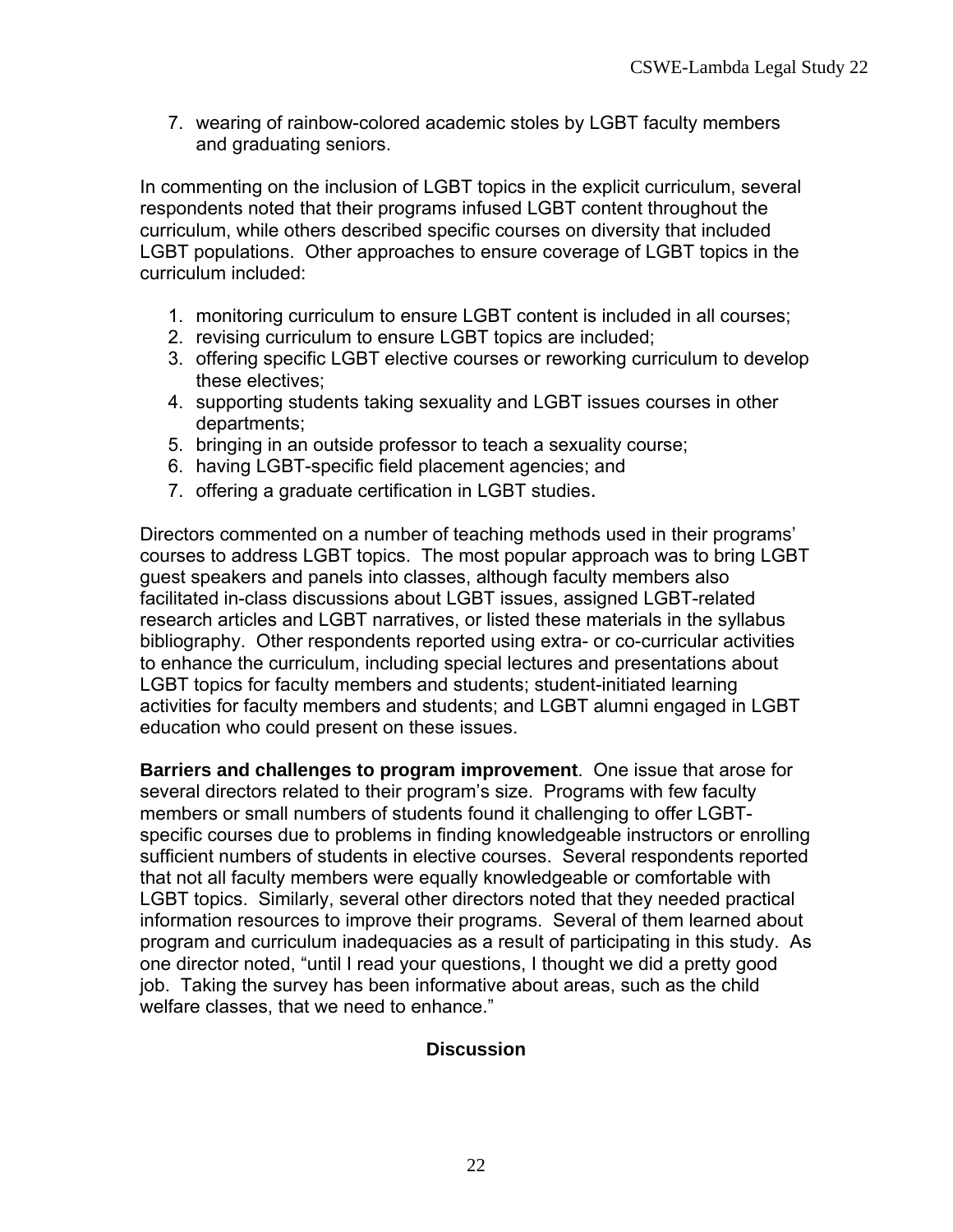The purpose of this survey of program directors and faculty members was to identify areas of strength and weakness within the implicit and explicit curricula of social work programs in the United States, with the hope that both directors and faculty members could use the findings to make improvements in their programs. Both strengths and areas of concern were found regarding the treatment of LGBT issues, students, and faculty members. The picture looks somewhat better for sexual orientation issues than for gender identity and expression issues; for LGB faculty members and students than for those who are transgender; and for the preparation of students to work with LGBT adults than with LGBT youth (including youth in out-of-home care). It appears that undergraduate programs may lag behind master's programs in some of these areas.

Most programs do not even formally assess their students' competence in providing services to LGBT individuals. More than half of directors estimated that their programs prepared students to provide competent services to LGBT youth only *slightly* to *not at all* well. Directors' estimation of the preparation to work competently with LGBT individuals in general was somewhat better. By contrast, the overwhelming majority of directors and faculty members believed that LGBT students are likely to feel comfortable in their programs. Most reported open LGB students were enrolled in their programs during the past two years, but only about one-fifth reported having open transgender students in their programs.

Even though the findings on *competence* and *comfort* were quite different, their strongest correlates overlapped considerably. In the view of program directors, both variables were most strongly associated with the faculty's level of knowledge about sexual orientation and/or gender identity/expression. Faculty members were not asked the competence question, but in their view, comfort was also associated with faculty knowledge. These two outcome variables are conceptually related in that programmatic environments where scholarship on LGBT issues, or knowledge about them, is considered unimportant may tend to direct little attention to the preparation of students to provide competent services to LGBT clients. The large amount of disagreement among respondents within the same programs on whether any of their colleagues focused their scholarship on LGBT issues might reflect a marginalization of LGBT scholarship, as described by LaSala, Jenkins, Wheeler, and Fredriksen-Goldsen (2008). Although marginalization might not necessarily indicate a homophobic or transphobic environment, it could indicate the presence of heterosexist or binary gender biases, either of which may have negative impacts on LGBT students and faculty members, and the quality of the training offered by the programs.

Although the data show the presence of considerable infusion of LGBT content, they also show some gaps. Content on LGBT youth is frequently absent from each of the curriculum areas, including courses on child welfare. It is hard to imagine how programs can prepare students to deliver competent services to LGBT youth in out-of-home care without including such content in the explicit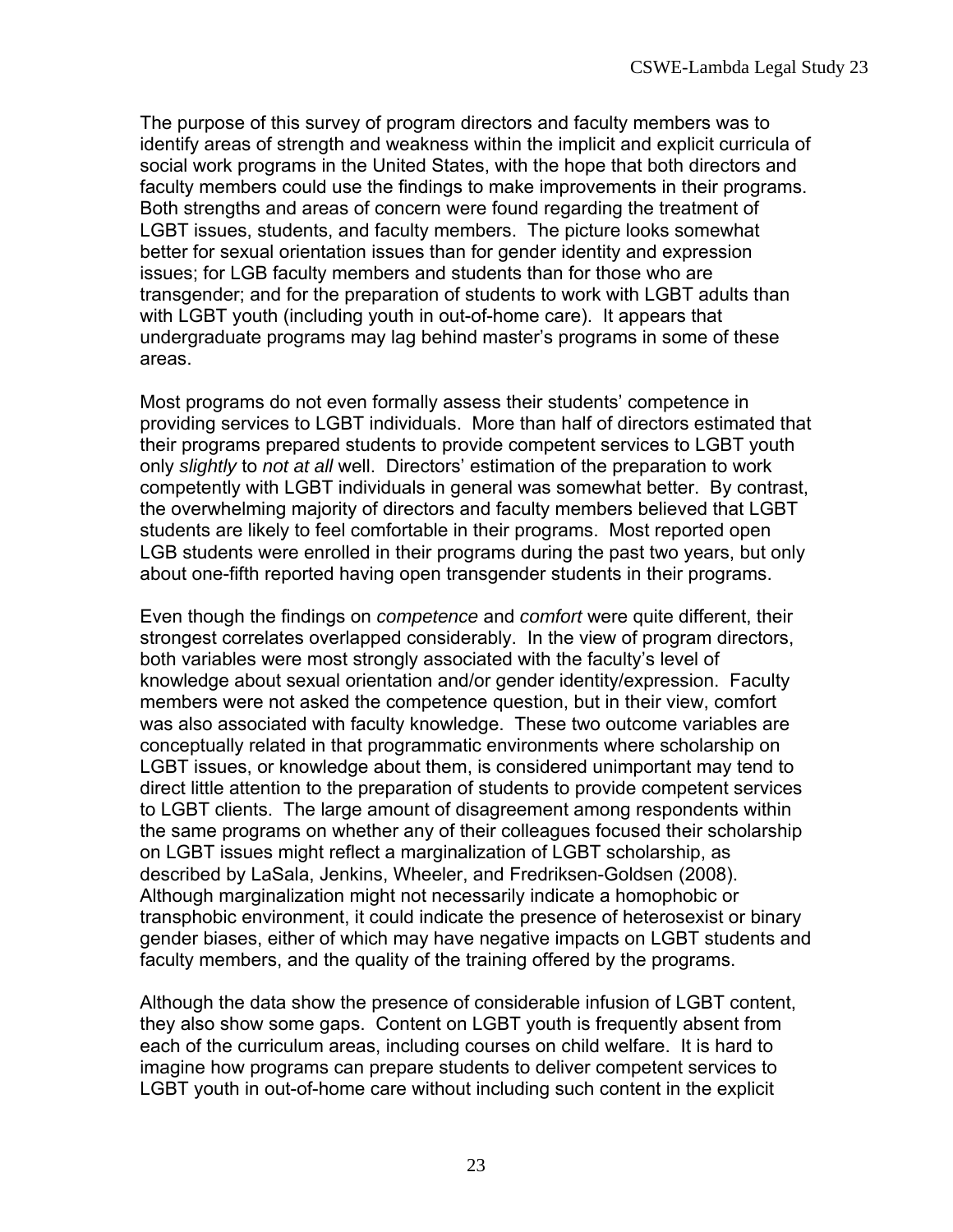curriculum. Similarly, there are relatively few programs that provide field placement opportunities in LGBT-specific settings for youth, although many programs report having opportunities to work with LGBT clients in general youth settings. The lack of availability among some undergraduate programs of field placements providing any exposure to LGBT issues or clients is a particular concern. Content on gender identity/expression and transgender people lags considerably behind content on sexual orientation and LGB people, and curriculum specific to bisexuals is less common than curriculum on lesbians and gay men. There is much less infusion of LGBT content in research courses as compared to the other curriculum areas.

The data also show strengths and gaps with respect to the implicit curriculum or program environment. One of the most important of these variables is the level of faculty knowledge about sexual orientation, gender identity/expression, and LGBT people. Although most respondents assessed their faculty members as being at least fairly knowledgeable about sexual orientation and LGB people, nearly a third gave their faculty members a relatively low rating on knowledge about gender identity/expression and transgender people. Although most faculty experts concurred that colleagues teaching in their curriculum area were at least fairly knowledgeable, faculty members teaching research courses were considered to be relatively lacking in knowledge about these issues among onethird of the research faculty experts.

One way to enhance faculty knowledge about LGBT issues is through faculty development initiatives. Unfortunately, less than a third of directors reported any LGBT-related faculty development during the past two years. The present findings indicate several areas in which the need for faculty development is especially pressing: information about LGBT youth, especially how content on LGBT youth can be infused in courses on child welfare and throughout the curriculum; information about gender identity/expression and transgender people; and information on how to infuse LGBT-related content in research courses.

In addition to faculty knowledge, the present findings indicate other gaps among programs' implicit curriculum on gender identity/expression and transgender people. Relatively few programs have a gender identity nondiscrimination policy, and almost none allow for the identification of *other* gender or *transgender* on their admissions applications or have gender-neutral bathrooms in their facilities. Gaps such as these contribute to a less positive educational environment for transgender students than for LGB students among social work programs, and they may reflect a lower level of consciousness about gender identity/expression than sexual orientation among program administrators and faculty members. The large proportion of directors who did not know whether their institution had a gender identity nondiscrimination policy or, to a lesser extent, whether their program had such a policy, speaks to a relative lack of consciousness about these issues. Finally, the greater proportion of sectarian programs reporting an absence of open LGBT students could indicate a less positive environment in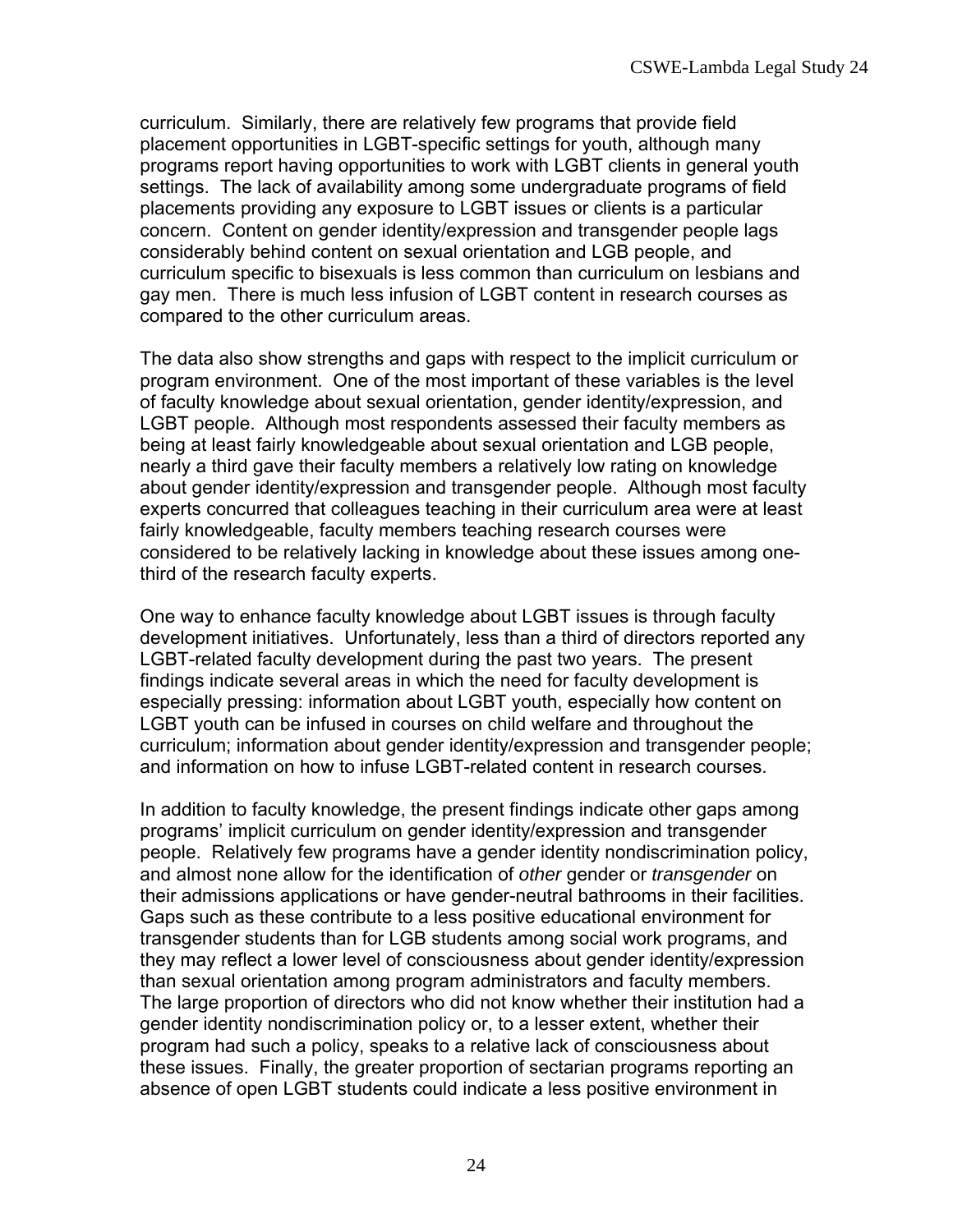such programs for these students. That is, LGBT students might be less likely to apply to such programs; once enrolled, they might be less likely to be open.

## **Limitations**

This study had several important limitations. First, although the sample was randomly selected, the ability to generalize the findings to the population of social work programs is somewhat limited by self-selection bias, as indicated by the 55% overall response rate. In particular, baccalaureate programs in private sectarian institutions and programs in the Great Lakes region were underrepresented in the final sample. In addition, faculty responses are likely to contain selection biases since faculty participants were suggested by their directors. It is possible that faculty members engaged in scholarly work on LGBT issues, especially faculty members who are openly LGBT, are over-represented in the sample.

Second, all of the study's findings are based on self-report by program directors and faculty identified by their directors. As such, the data are likely to contain biases commonly associated with self-report data. Social desirability seems especially likely, and a measure of it was not included in the survey instrument. Thus the data might present a more positive picture of LGBT issues in social work education than may exist in reality. However, many participants reported less-than-positive characteristics about their programs.

Third, although the study asked how well programs are preparing students to provide competent services to LGBT clients, there was no direct measure of competent practice among students or graduates of social work programs. Likewise, comfort among LGBT students and knowledge about LGBT issues among faculty members were not measured directly. Thus findings on these questions must be considered only estimates; future studies may measure competent practice, student comfort, and faculty knowledge more directly.

Fourth, the lists of LGBT-related topics in each curriculum area are not exhaustive. These data should be used only for comparative purposes. Finally, because the study was cross-sectional, no causal explanations can be advanced regarding the relationships among preparation for competent practice, LGBT student comfort, and any of the correlates identified.

# **Recommendations**

The findings suggest that, as a first step, social work education programs should make greater efforts to assess how well they are preparing their students to provide competent services to LGBT individuals, including to youth in out-ofhome care. Because providing such preparation is a core part of their mission, programs should monitor how well they are living up to this responsibility.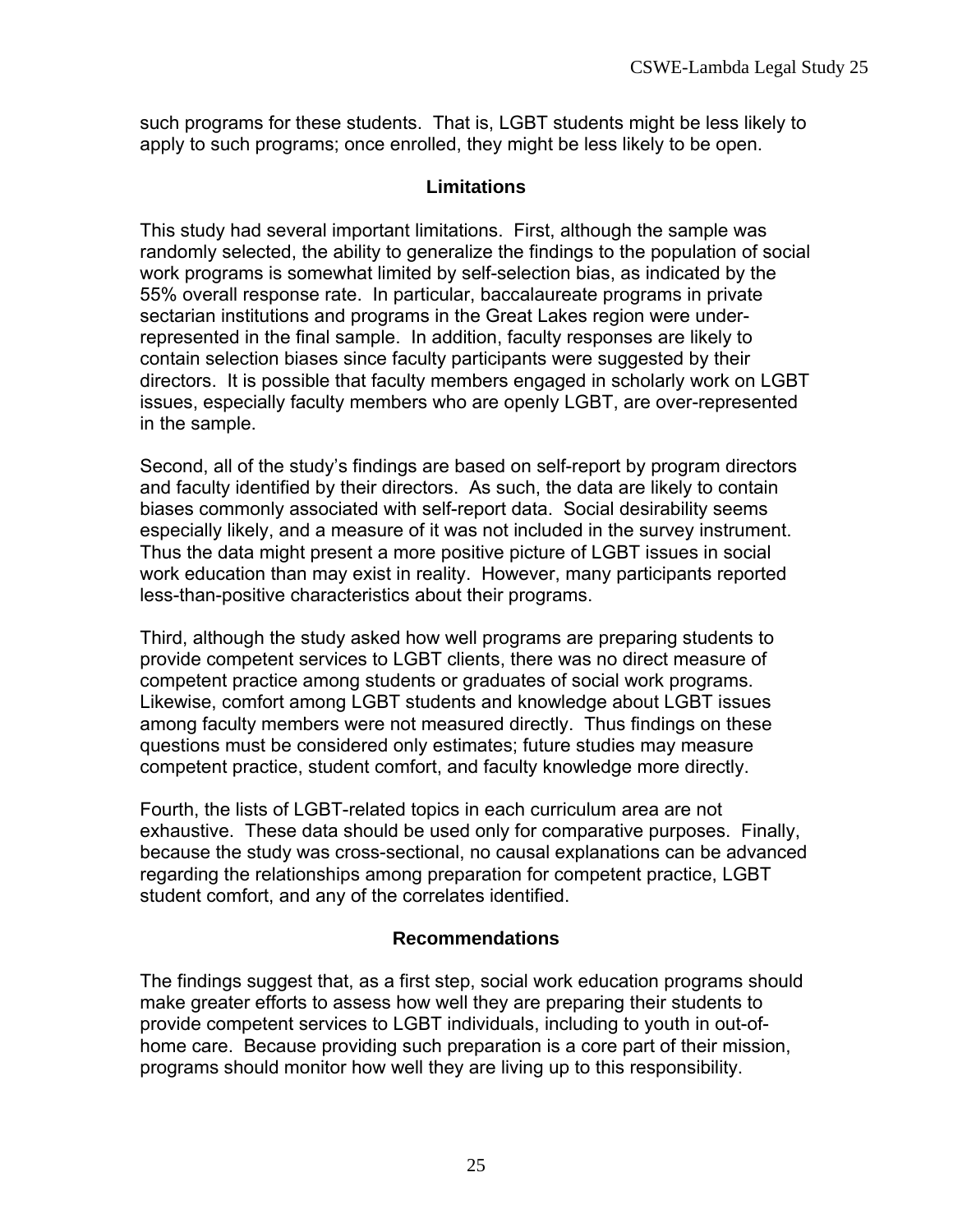Although programs may already include some material about LGBT populations, there is considerable room for improvement; many topics that are less frequently addressed can be integrated into each curriculum area. The lists of LGBTrelated topics that appear in this report can be used as a resource for faculty members attempting to increase and diversify content on LGBT issues across curriculum areas. Programs do not necessarily need to have LGBT-specific electives. Having such electives without also infusing LGBT content throughout the curriculum segregates this knowledge such that most students will not be exposed to it. In order to deliver both breadth and depth of LGBT-related knowledge, both infusion (see Bassett & Day, 2003) and specialized electives are likely to play important roles. Programs must also monitor the extent to which these topics are integrated across instructors teaching the same courses.

Programs should make special efforts to increase the infusion of material about LGBT youth throughout the curriculum, particularly in child welfare courses, in order to adequately prepare their students for providing competent services to LGBT young people. In addition to topics infused throughout required courses, programs should endeavor to increase field-learning opportunities to work with LGBT youth, especially youth in out-of-home care.

Greater attention to transgender and gender identity/expression issues is especially needed. The findings show particularly large gaps in the preparation offered by social work programs on these issues.

As part of their assessments of the implicit curriculum, programs should evaluate the support systems for LGBT students and faculty members at the program, institution, and local levels. Doing this kind of assessment would require the collection of data on both sexual orientation and gender identity/expression, which most programs are not currently gathering. Programs should consider including these categories on their applications and evaluation instruments to better assess whether LGBT students and faculty members experience heterosexism, binary gender bias, or other forms of oppression.

Programs should also ensure that they have faculty members who are knowledgeable about LGBT issues, including open LGBT faculty members and those whose scholarship focuses on LGBT topics. There is particular need for more knowledgeable faculty members in the research curriculum area. Both academic and field faculty could benefit from more faculty development opportunities on LGBT issues, especially youth and transgender issues. Because of the emergent nature of LGBT identities and developmental trajectories, and the changing social environment in which LGBT individuals live (Martin & D'Augelli, 2009), even relatively well-informed faculty members might benefit from greater exposure to the most current knowledge about these issues. Faculty members can also be encouraged to attend sessions on LGBT issues at local, state, and national social work conferences.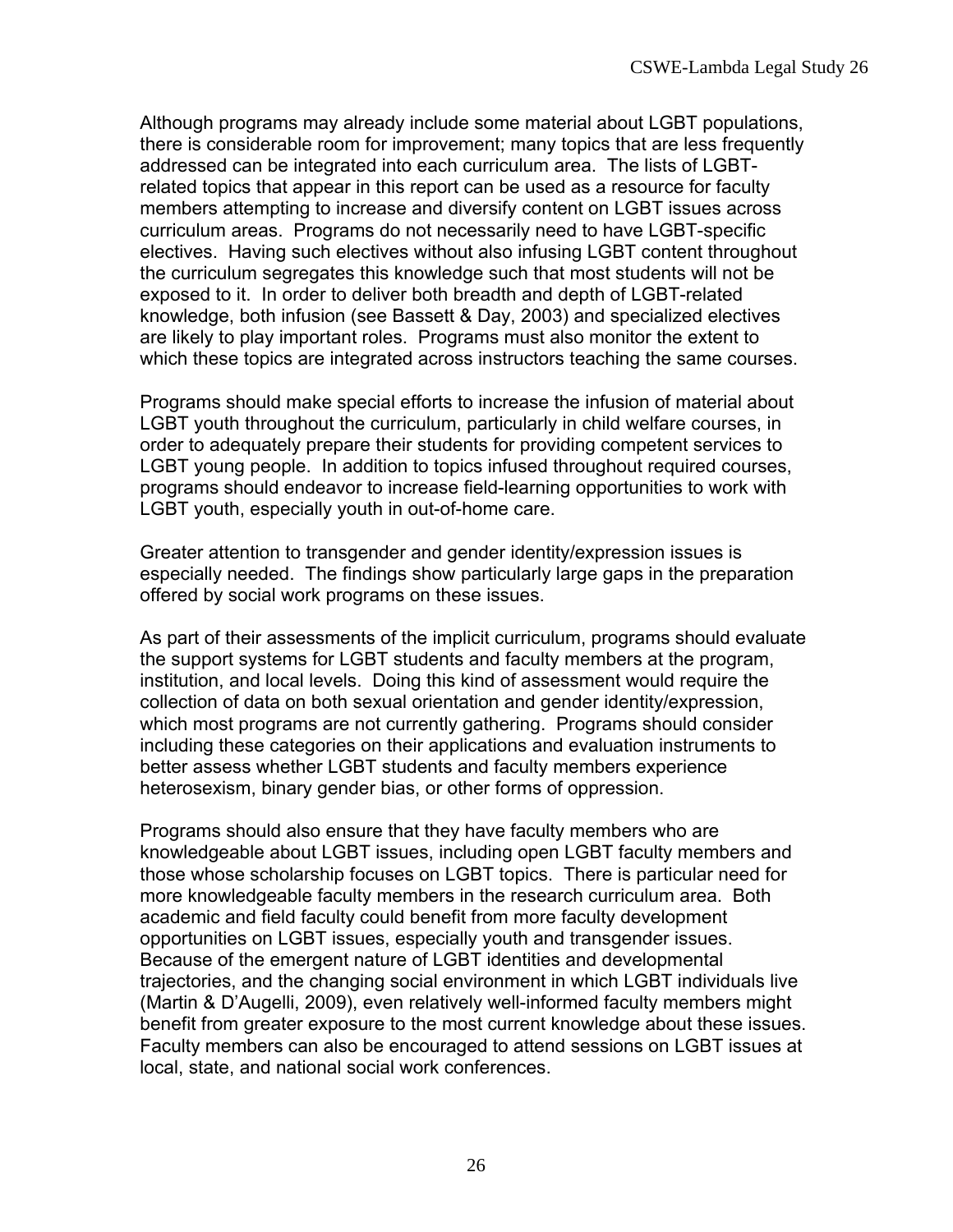Programs should examine whether faculty scholarship on LGBT issues is marginalized; they should make efforts to support and foster such work among their faculty members.

To better recruit and support LGBT faculty members and students, programs should advocate for their institutions to adopt both sexual orientation and gender identity nondiscrimination policies. Other supportive policies, such as domestic partner benefits, can also contribute to a positive and supportive educational environment.

At the very least, directors and faculty members should take the time to learn the status of LGBT-supportive policies and conditions in their institutions and the jurisdictions in which they are located. Such efforts are especially needed with respect to gender identity/expression and transgender people. One very basic but important way to ensure respect for transgender students and faculty members is to provide gender-neutral bathrooms. Programs should also make sure there is an "other" category on admissions applications and other forms that ask people to identify their gender.

## **References**

- Aronson, J. (1995). Lesbians in social work education: Processes and puzzles in claiming visibility. *Journal of Progressive Human Services, 6*(1), 5–26.
- Bassett, J.D., & Day, K.J. (2003). A test of the infusion method: Emphatic inclusion of material on gay men in a core course. *Journal of Teaching in Social Work, 23*(3/4), 29–41.
- Black, B., Oles, T.P., Cramer, E.P., & Bennett, C.K. (1999). Attitudes and behaviors of social work students toward lesbian and gay male clients: Can panel presentations make a difference? *Journal of Gay & Lesbian Social Services, 9*(4), 47–68.
- Cohen, J. (1988). *Statistical power analysis for the behavioral sciences* (2<sup>nd</sup> ed.). Hillsdale, NJ: Lawrence Erlbaum Associates.
- Council on Social Work Education. (2008). *Educational policy and accreditation standards.* Alexandria, VA: Author.
- Crisp, C., & McCave, E.L. (2007). Gay affirmative practice: A model for social work practice with gay, lesbian, and bisexual youth. *Child & Adolescent Social Work Journal, 24*, 403–421.
- Crisp, C., Wayland, S., & Gordon. T. (2008). Older gay, lesbian, and bisexual adults: Tools for age-competent and gay affirmative practice. *Journal of Gay & Lesbian Social Services, 20*(1/2), 5–29.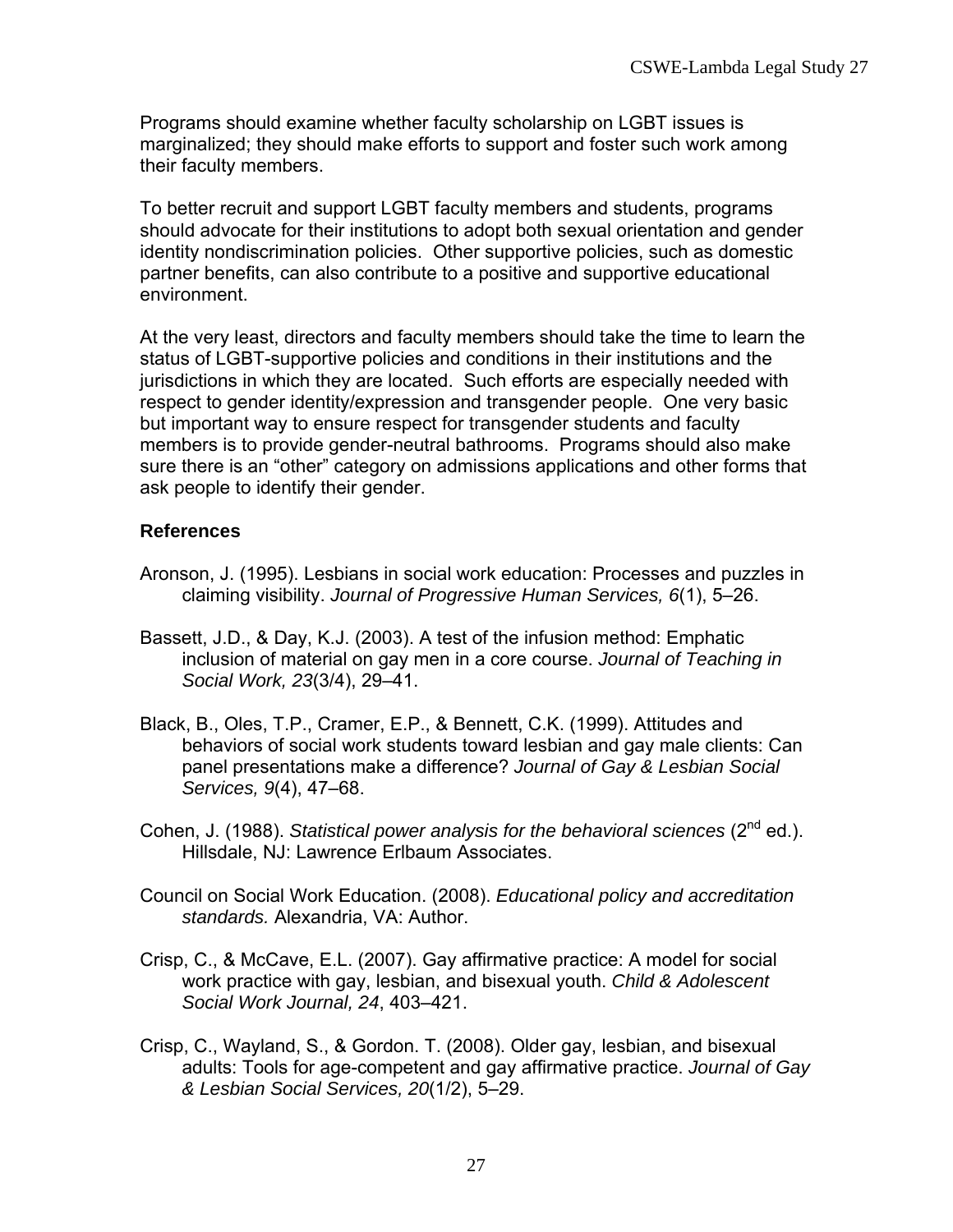- Elze, D.E., & McHaelen, R. (2009). *Moving the margins: Training curriculum for child welfare services with LGBTQ youth in out-of-home care.* Washington, DC: National Association of Social Workers & Lambda Legal.
- Fish, J. (2008). Far from mundane: Theorising heterosexism for social work education. *Social Work Education, 27*, 182–193.
- Foreman, M., & Quinlan, M. (2008). Increasing social work students' awareness of heterosexism and homophobia: A partnership between a community gay health project and a school of social work. *Social Work Education, 27*, 152– 158.
- Hunter, S., Shannon, C., Knox, J., & Martin, J.I. (1998). *Lesbian, gay, and bisexual youths and adults: Knowledge for human services practice.* Thousand Oaks, CA: Sage.
- LaSala, M.C., Jenkins, D.A., Wheeler, D.P., & Fredriksen-Goldsen, K.I. (2008). LGBT faculty, research, and researchers: Risks and rewards. *Journal of Gay & Lesbian Social Services, 20*(3), 253–267.
- Mackelprang, R.W., Ray, J.A., & Hernandez-Peck, M. (1996). Social work education and sexual orientation: Faculty, student, and curriculum issues. *Journal of Gay & Lesbian Social Services, 5*(4), 17–32.
- Martin, J.I. (1995). Gay and lesbian faculty in social work: Roles and responsibilities. *Journal of Gay & Lesbian Social Services, 3*(4), 1–12.
- Martin, J.I., & D'Augelli, A.R. (2009). Timed lives: Cohort and period effects in research on sexual orientation and gender identity. In W. Meezan & J.I. Martin (Eds.), *Handbook of research with lesbian, gay, bisexual, and transgender populations* (pp. 190–207). New York: Routledge.
- Martin, J.I., & Hunter, S. (2001a, March 2). *Commentary and suggestions regarding proposed Educational Policy and Accreditation Standards (EPAS).* [Memorandum to Barbara White, Frank Baskind, Jeanne Marsh, Michael Patcher, and Dean Pierce]. Copy in possession of James I. Martin.
- Martin, J.I., & Hunter, S. (2001b). *Lesbian, gay, bisexual, and transgender issues in social work: A comprehensive bibliography with annotations.* Alexandria, VA: Council on Social Work Education.
- McPhail, B.A. (2008). Re-gendering the social work curriculum: New realities and complexities. *Journal of Social Work Education, 44*(2)*,* 33–52.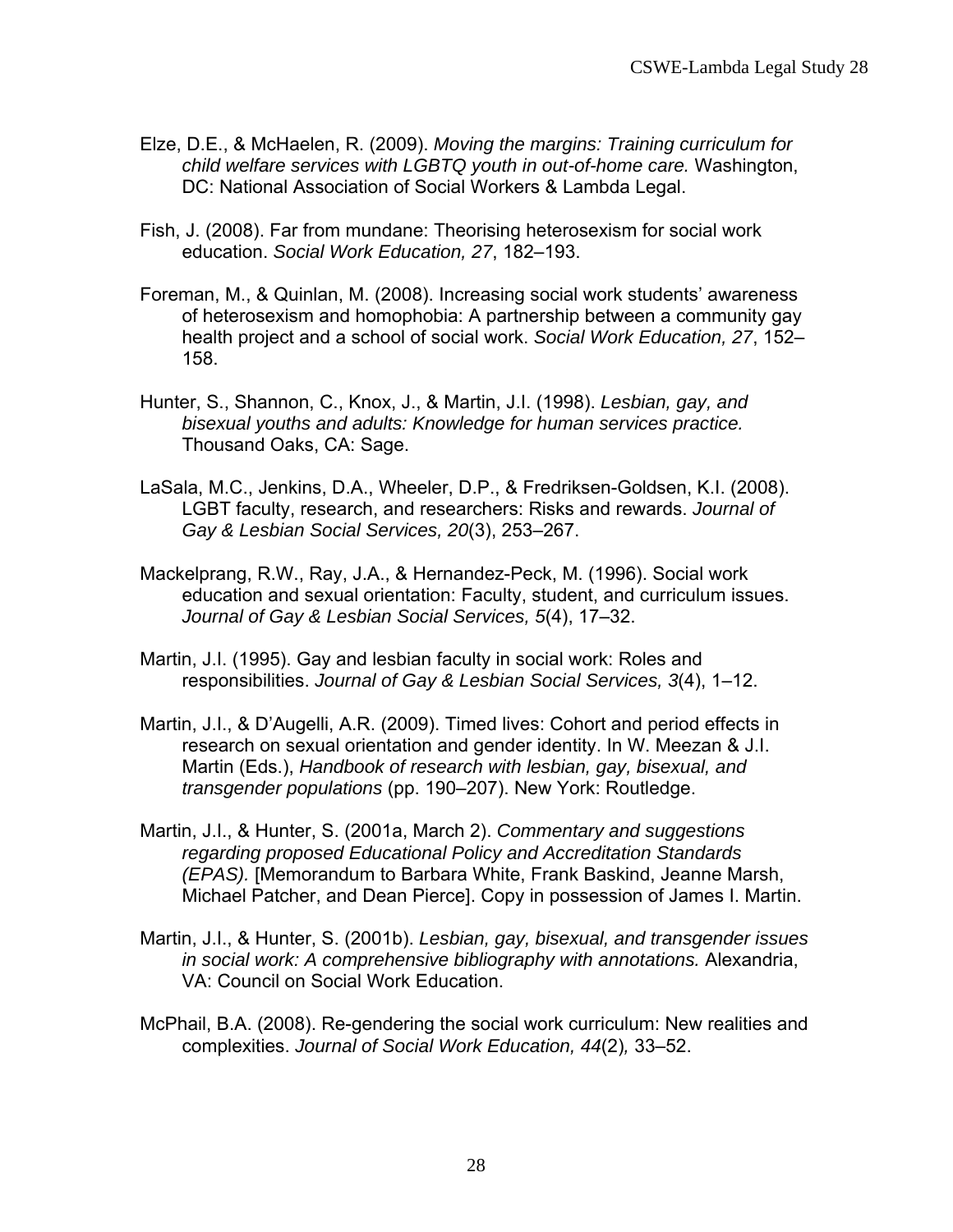- Meezan, W., & Martin, J.I. (Eds.) (2003). *Research methods with gay, lesbian, bisexual, and transgender populations.* Binghamton, NY: Harrington Park Press.
- Meezan, W., & Martin, J.I. (Eds.) (2009). *Handbook of research with lesbian, gay, bisexual, and transgender populations*. New York: Routledge.
- Messinger, L. (2002). Policy and practice: A holistic approach to addressing homophobia and heterosexism among social work students. *Journal of Lesbian Studies, 6*(3/4), 121–132.
- Messinger, L. (2004). Out in the field: Gay and lesbian social work students' experiences in field placement. *Journal of Social Work Education, 40*, 187– 204.
- Morrow, D.F. (1996). Heterosexism: Hidden discrimination in social work education. *Journal of Gay & Lesbian Social Services, 5*(4), 1–16.
- Morrow, D.F., & Messinger, L. (Eds.) (2006). *Sexual orientation and gender expression in social work practice: Working with gay, lesbian, bisexual, and transgender people.* New York: Columbia University Press.
- Mulé, N.J. (2006). Equity vs. invisibility: Sexual orientation issues in social work ethics and curricula standards. *Social Work Education, 25*, 608–622.
- National Association of Social Workers. (2008). *Code of ethics.* Washington, DC: Author.
- Newman, B.S. (1989). Including curriculum content on lesbian and gay issues*. Journal of Social Work Education,* 25, 202–211.
- Newman, P.A., Bogo, M., & Daley, A. (2009). Breaking the silence: Sexual orientation in social work field education. *Journal of Social Work Education, 45*, 7–27.
- Towns, L. (2006). Ethics and oppression of GLBT citizens: CSWE and NASW involvement. *Journal of Progressive Human Services, 17*(1), 1–4.
- Van Den Bergh, N., & Crisp, C. (2004). Defining culturally competent practice with sexual minorities: Implications for social work education and practice. *Journal of Social Work Education, 40*, 221–238.
- Vanderwoerd, J.R. (2002). When religion and sexual orientation collide: Ethical dilemmas in curriculum standards for social work education. *Social Work and Christianity, 29*(1), 53–64.